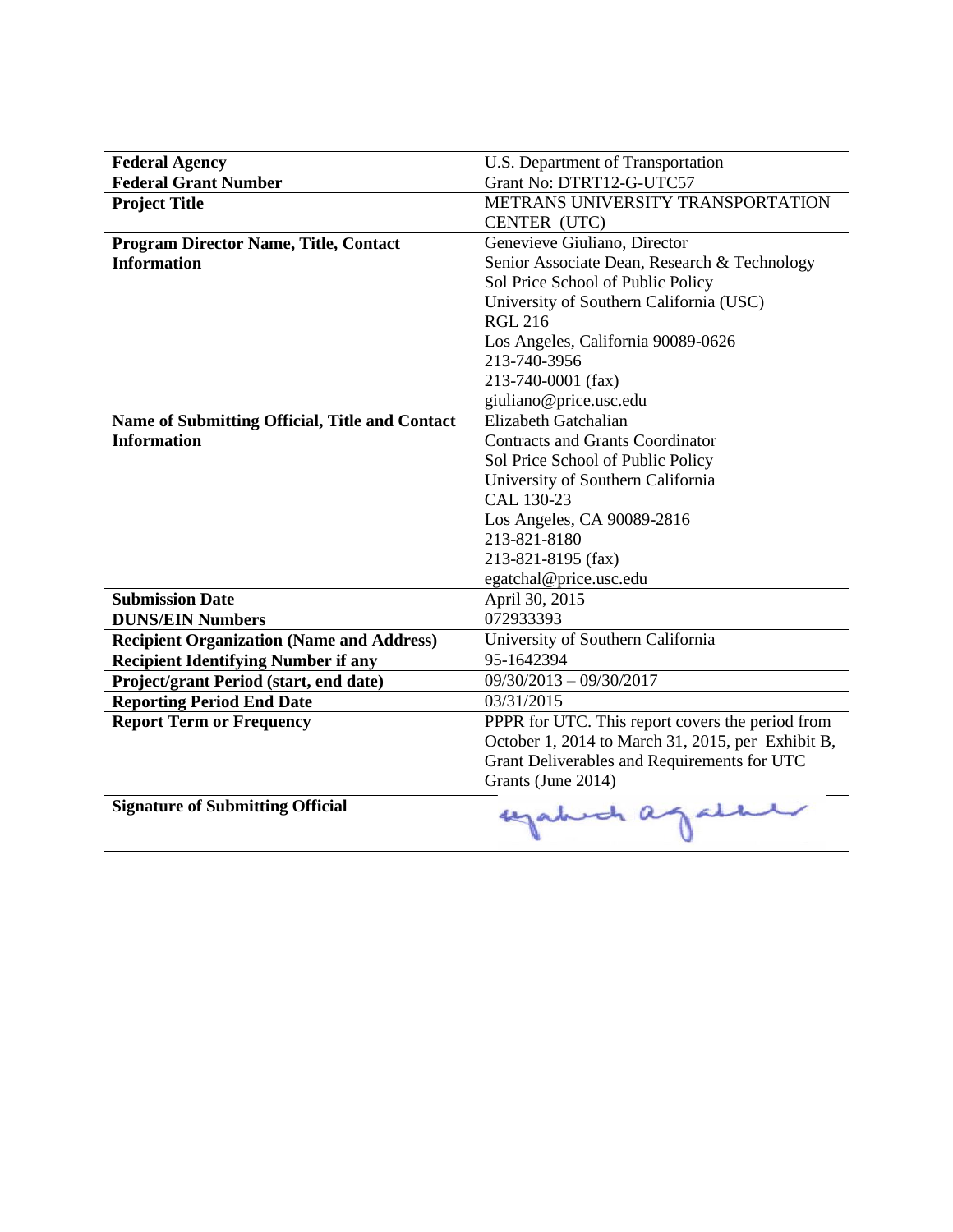# **1. Accomplishments**

METRANS UTC is a partnership of the University of Southern California (USC) and California State University, Long Beach (CSULB). Its purpose is to conduct a multidisciplinary program of research, education, and technology transfer aimed at increasing the economic competitiveness of large metropolitan areas through improved transportation system performance across all surface transportation modes and across passengers and freight. Passengers and freight often share the same infrastructure and compete for the same capacity. The research challenge is how all urban functions can best be managed together. By developing strategies that promote productivity and better integrate modes and users, METRANS contributes to more efficient, sustainable metropolitan transportation.

## **1.1 RESEARCH**

METRANS research program aims to generate a body of knowledge that makes a significant contribution to solving urban transportation problems. Our approach is uniquely integrative: we address passengers and freight across all surface transportation modes. By designing policy incentives to implement effective strategies to address the needs of both freight and passengers system efficiency outcomes are achieved.

## *1.1.1 Research Program Themes*

Our research program is organized around two themes and a set of associated topics. Theme 1 is Understanding Passenger-Freight Interactions, the basic forces underlying supply and demand, developing more comprehensive data for analysis and better methods for monitoring the performance of the urban transportation system. It has three topic areas: Relationships between spatial patterns and transportation, Characteristics of freight and passenger demand, and Better data for analysis of passengerfreight interactions. Theme 2 is Achieving System Efficiencies. Theme 2 develops efficiency strategies by exploring the potential for efficiencies within and across modes and user classes and identifying policy strategies that facilitate and promote these efficiencies. It includes two topic areas: Integrated management across users and modes, and Policies for more efficient urban transportation.

#### *1.1.2 Research Program Selection and Management*

For Year 1 our research program had two parts. The first was a set of pre-selected Launch Projects, selected from short proposals submitted and reviewed during the proposal preparation process. These projects and their status are listed in the following table.

| Table 1: Year 1 Launch Projects - All in Progress |                                                                                                      |                           |  |  |
|---------------------------------------------------|------------------------------------------------------------------------------------------------------|---------------------------|--|--|
| Theme 1                                           | <b>Understanding Passenger-Freight Interactions</b>                                                  |                           |  |  |
| Topic 1-1                                         | Spatial Patterns and Transportation                                                                  |                           |  |  |
| $1-1a$                                            | Urban Spatial Structure, Employment Sub-Centers, and Passenger and Freight Travel                    | Caltrans                  |  |  |
| $1-1b$                                            | The Freight Landscape: Using Secondary Data Sources to Describe Metropolitan<br><b>Freight Flows</b> | <b>USDOT</b>              |  |  |
| Topic 1-3                                         | Better Data for Analysis of Passenger-Freight Interactions                                           |                           |  |  |
| $1-3a$                                            | Tracking Truck Flows with Programmable Mobile Devices<br>Caltrans                                    |                           |  |  |
| Theme 2                                           | <b>Achieving System Efficiencies</b>                                                                 | Status/<br><b>Funding</b> |  |  |
| Topic 2-1                                         | <b>Integrated Management Across Users and Modes</b>                                                  |                           |  |  |
| $2-1a$                                            | Efficiencies in Freight and Passenger Routing and Scheduling to Reduce VMT                           | <b>USDOT</b>              |  |  |
| $2-1b$                                            | Freight-Passenger Transportation Simulation Testbed                                                  | <b>USDOT</b>              |  |  |
| Topic 2-2                                         | Policies for More Efficient Urban Transportation                                                     |                           |  |  |
| $2 - 2$                                           | Mitigating Urban Freight Through Effective Management of Truck Chassis                               | Caltrans                  |  |  |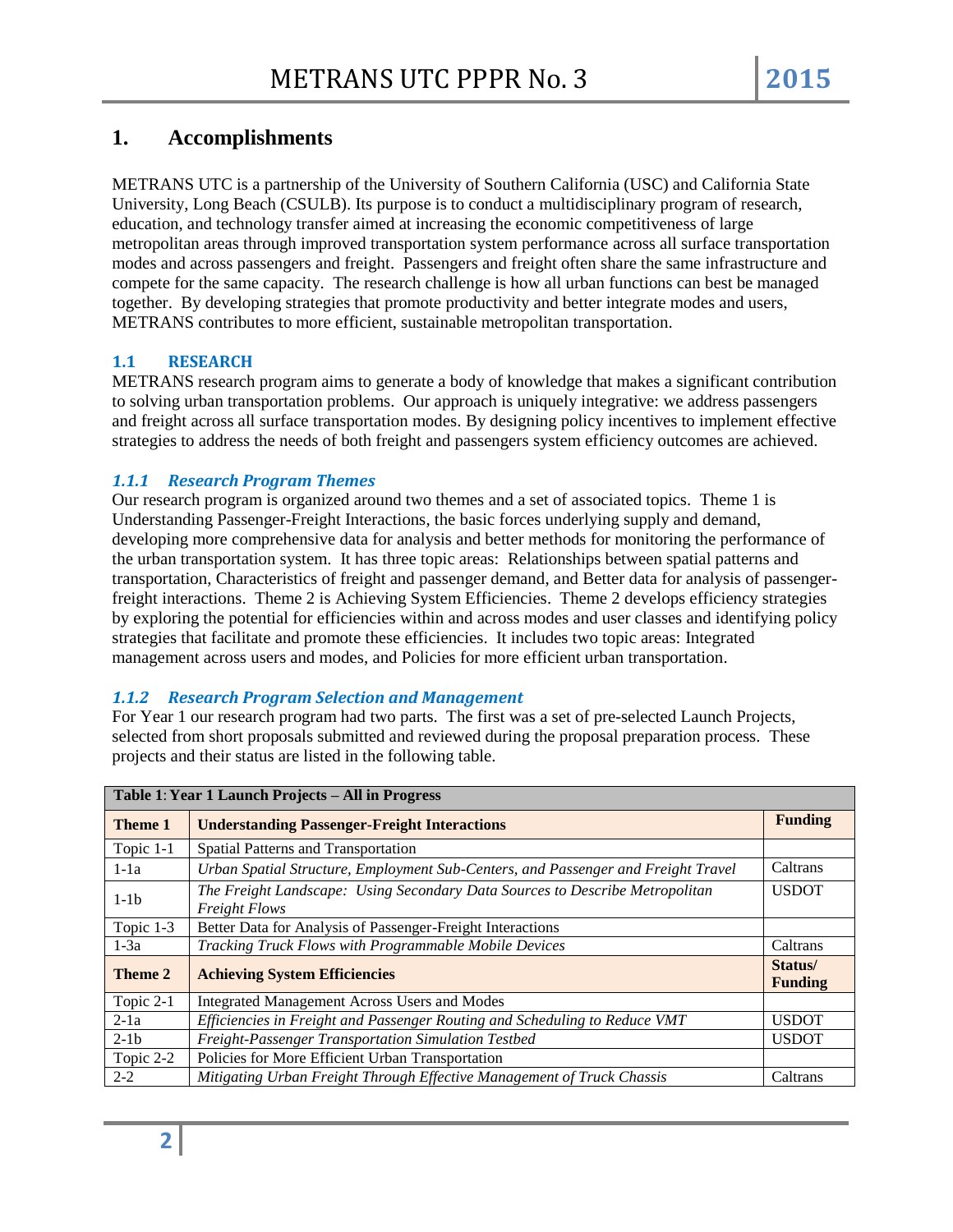As noted in PPPR 1 and 2, two projects were cancelled and one new project was added (1-1b) due to availability of researchers. There are a total of 6 launch projects, all in progress. Caltrans established new policies for match funding which require approval of every project as a "task order," adding 3 to 6 months to the contracting process. Caltrans funded projects were delayed to August 2014. Funds from deferred projects were moved into the funds for open solicitation research projects (see Section 1.1.2, Table 2).

#### Year 1 Launch Project Progress Reports

**USC 1-1b: The Freight Landscape: Using Secondary Data Sources to Describe Metropolitan Freight Flows (Giuliano, USC) (Project start/end dates: 1/1/2014 – 12/31/2014 6/30/2015 (no cost extension))** 

This research develops a method for describing the spatial variation in freight supply and demand within metropolitan areas using widely available data. We hypothesize that spatial distribution of freight activity is related to the spatial organization of economic activities. We estimate models of freight activity as a function of local and regional spatial characteristics. Tasks 1 through 4 (literature review, data collection, and LA region analysis) are complete. Tasks 5, 6 and 7 (San Francisco regional analysis, comparative analysis, final report) are in progress. Scope of work was modified to reflect data availability. We could not obtain truck flow data from the San Diego metropolitan area, so estimate models of the relationship between land use and freight flows only for LA and San Francisco. We estimated two sets of models, one using categorical dummy variables as measures of development intensity (employment, and population density), and the other using employment and population characteristics. The models generated similar and consistent results. We find a significant relationship between development intensity and truck flows, supporting the concept of "freight landscape" as a proxy for freight flows.

We added Sacramento to our study so that we could conduct qualitative comparisons of the four largest metro areas in California to support the development of a city logistics typology. Population and employment density is generally correlated: there are few zones with high population density but low employment density, or with low population density but high employment density. However, the extent to which population and employment density are spatially correlated varies, with higher correlation observed for Los Angeles and San Francisco. Density patterns are also related to the transportation network. For example, industry concentration is observed along major highway corridors. We use these spatial patterns to show how the general contours of freight activity may be imputed. We expect to complete the project within the next reporting period.

#### **USC 2-1a: Efficiencies in Freight and Passenger Routing and Scheduling**

**(Dessouky, USC) (Project start/end dates: 1/1/2014 – 12/31/2014 6/30/2015 (no cost extension))** Three tasks have been completed. We have reviewed the literature on dynamic and stochastic vehicle routing problems (task1) and developed the model formulation for partial routing (task 2). Inputs to the model include, for each request, the historical probability distribution of the call-in time, the desired delivery time window, and the delivery amount (demand). We have also finished developing a solution framework to solve the developed model (task 3). The solution procedure consists of solving a series of vehicle routing problems formed sequentially in time. Each vehicle routing problem consists of both confirmed and forecasted information. The primary parameters of the solution procedure are the frequency of updating the vehicle routes and the length of the horizon of the model. High uncertainty levels favor frequent updates with short horizons and the opposite for low uncertainty levels. The solution procedure is being coded in C++ and we are near completion of the software coding. Once the coding is finished, the plan is to test the sensitivity of the results to changes in the parameters on randomly generated problem instances based on Solomon benchmark vehicle routing problems. The performance of our solution approach will also be compared to static vehicle routing (based on full information) and total reactive dynamic vehicle routing, each corresponding to one end of the uncertainty solution spectrum.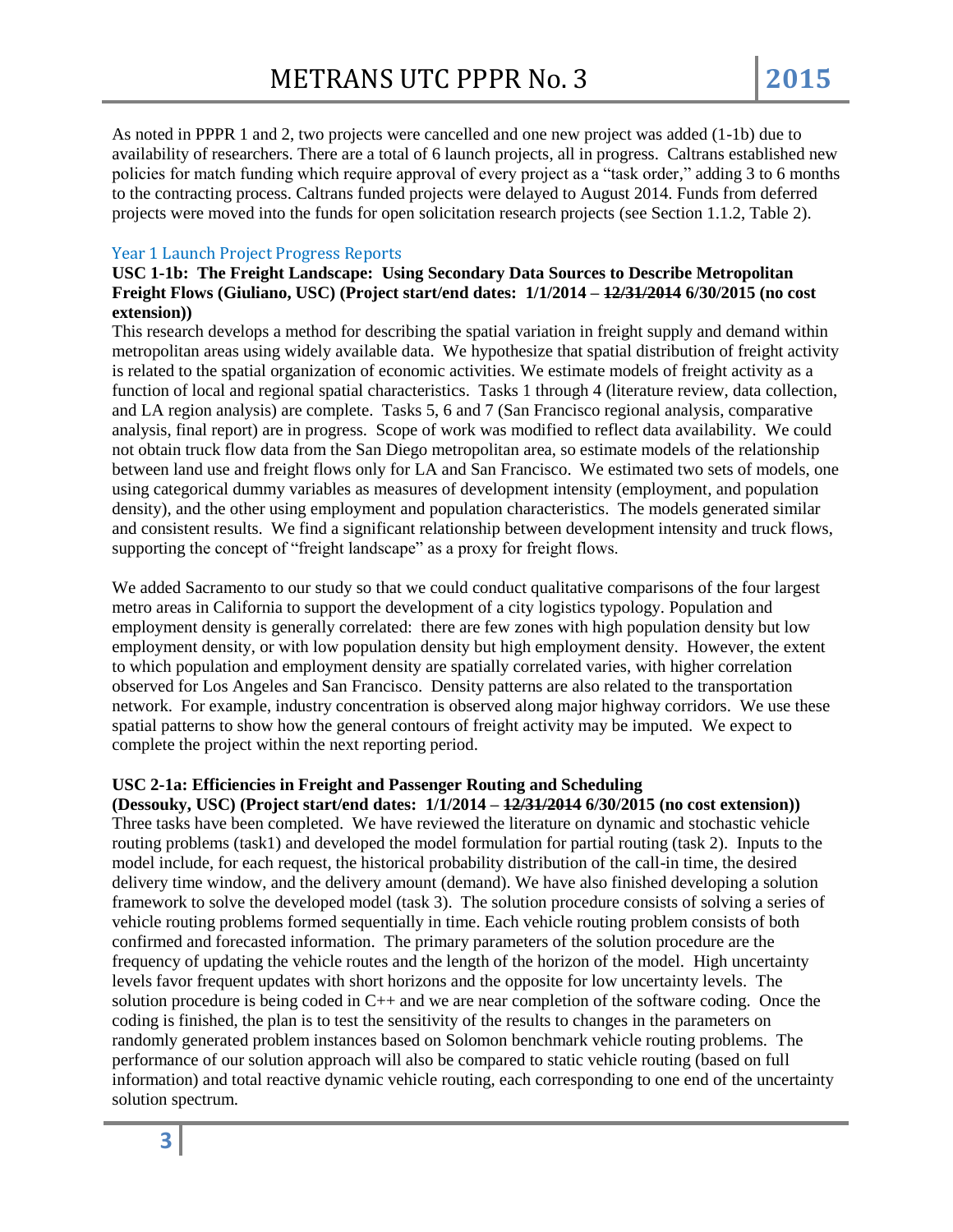**USC 2-1b: Design and Evaluation of Impact of Traffic Light Priority for Trucks on Traffic Flow (Ioannou, USC) (Project start/end dates: 1/1/2014 – 12/31/2014 5/31/2015 (no cost extension))** We developed two control strategies for traffic light control that take into account the two different classes of vehicles in areas where the truck volume is relatively high. The two classes are trucks and other vehicles. The other vehicles include light duty and passenger vehicles. Buses and any other type of vehicles have not been considered due to their relatively low volume when compared with trucks in certain areas. The first approach is based on estimating the average traffic delays using a neural network approach. The delay is the difference between the ideal and actual travel times of vehicles. We evaluated the proposed model using MATLAB and VISSIM software. The simulation results for a 9 intersection network where trucks constitute 20% of the traffic volume indicate that the average delay of all vehicles is reduced by 25% while the number of truck stops is reduced by 61% compared to the traffic light control approach that treats all vehicles the same. The traffic light strategy is currently under evaluation using a realistic traffic network in an area close to the ports of Los Angeles/Long Beach. The second approach relies on real time simulations and involves the combination of passive priority and active priority strategies. The results show that the network traffic performance criteria that include reduced traffic delays, number of stops and environmental impact have been improved with the proposed scheme when compared with fixed traffic control signal and optimized traffic light control with no truck priority.

#### **USC 1-1a Urban Spatial Structure, Employment Sub-Centers, and Passenger and Freight Travel (Boarnet, USC) (Project start/end dates: 8/25/2014 - 8/24/2015)**

The impact of polycentric metropolitan development patterns on passenger traffic and freight flows is poorly understood. In this research, we will examine freight traffic along the road network in Los Angeles to assess how the sub-centered pattern of employment is associated with freight flows. Our initial literature review indicated a much larger gap in understanding freight flows and employment subcenters – a topic almost absent from the literature – and so we are focusing our research on that question. After searching for appropriate freight traffic data sources we have identified data developed by the Southern California Association of Governments as the best available information on truck traffic flows on road/arterial links in the Los Angeles region. During this reporting period, we also analyzed freight flows descriptively and visually, and are now able to identify locations of high freight traffic and high freight traffic density. We are proceeding to assess the characteristics of those locations and the relationship to the spatial location of employment, including employment sub-centers.

#### **CSULB 2-2 Mitigating Urban Freight through Effective Management of Truck Chassis (O'Brien, CSULB) (Project start/end dates: 8/25/2014 - 8/24/2015)**

This research project assesses the potential benefits of shared chassis management at the Ports of Los Angeles and Long Beach as well as the jurisdictional and institutional issues surrounding coordinated equipment management. Chassis facilitate the movement of intermodal cargo from the ocean vessel to truck and freight rail. Chassis storage has typically occurred at maritime terminals and rail yards. Ocean carriers operating in the US have traditionally owned the chassis and provided it to truckers for their use in transferring containers between the ports and distribution and intermodal facilities as part of local trips (drays). Truckers are then required to reposition the chassis back to the terminal. Carriers are realizing that the current model is not sustainable and are establishing different equipment. This project involves five tasks: (1) Review of equipment management literature - (2) Survey of chassis management practices in Southern California - (3) Institutional assessment of Chassis Operations Group - (4) Impacts of changing chassis management practices on regional supply chains - and (5) Final Report - Tasks 1 and 2 above have been completed. Tasks 3 and 4 are underway.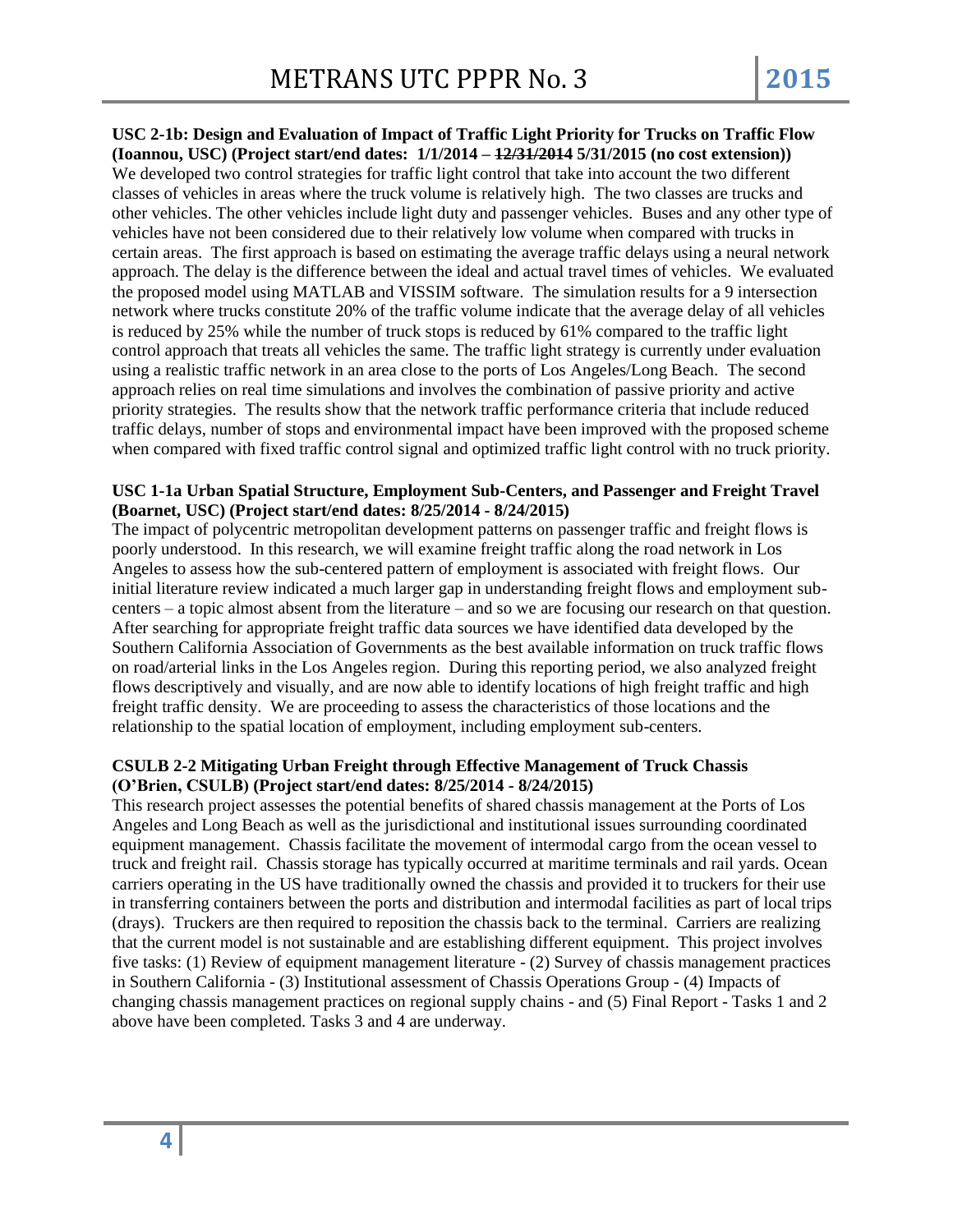#### **CSULB 1-3a Tracking Truck Flows with Programmable Mobile Devices for Drayage Efficiency Analysis (Lam, CSULB) (Project start/end dates: 8/25/2014 - 8/24/2015)**

Inefficient use of drayage trucks results in pollution and congestion. A full measure of the current state of drayage efficiency and future changes as trade volume grows can only be obtained through detailed tracking of drayage activities. Recent emergence of tablet computers provides an ideal platform for the design of an Electronic On-Board Recorder (EOBR) for such tracking. CSULB researchers have built a prototype of an EOBR that would perform GPS tracking of the truck locations periodically as well as during certain activities, with all logs time stamped. The data collected on the device can then be transmitted to a server and maintained in a database. This project consists of eight tasks: (1) Survey the latest programmable mobile devices, compare and evaluate them against the prototype in terms of capability, usability, ease of development, and future enhancement, (2) Produce detailed specifications of the EOBR based on our development and field experimentation experience of the prototype as well as feedback from the truck drivers involved in the test runs, (3) Develop the software for data logging. (4) Identify and negotiate with truck drivers for the device deployment and data collection, (5) Train drivers for the use of the device and deploy the device to contracted drivers, (6) Enhance the software required for the mapping of the GPS data and display, (7) Develop/enhance the database for housing the collected data, and (8) Develop software tools for accessing the database for data analysis and display and a Website for accessing the database. We have completed tasks 1 to 3 as well as task 6. We are working with a drayage company on details regarding the deployment of the logging device.

#### Year 1 Open Solicitation Research Program

The second part of our Year 1 research program was the open solicitation. About half of the research funding available (USDOT and Caltrans match) was reserved for the open solicitation, issued in March 2014 with proposals due in April 2014. The RFP process described in our proposal was followed, and we received 15 valid proposals. Five projects were approved for funding. The projects are listed in Table 2 and started January 2015. Remaining Year 1 funds were rolled over and made available for Year 2 research.

| Table 2:       | <b>Year 1 Open Solicitation Projects – All in Progress</b>                                                                 |                |
|----------------|----------------------------------------------------------------------------------------------------------------------------|----------------|
| <b>Theme 1</b> | <b>Understanding Passenger-Freight Interactions</b>                                                                        |                |
| Topic 1-3      | Better Data for Analysis of Passenger-Freight Interactions                                                                 |                |
| 14-06          | Development of Micro Wireless Sensor Platforms for Collecting Data of Passenger-<br>Freight Interactions.                  | Caltrans       |
| $14 - 13$      | Smart Truck Driver Assistant: A Cost Effective Solution for Real Time Management of<br><b>Container Delivery to Trucks</b> | Caltrans       |
| <b>Theme 2</b> | <b>Achieving System Efficiencies</b>                                                                                       | <b>Funding</b> |
| Topic 2-1      | <b>Integrated Management Across Users and Modes</b>                                                                        |                |
| 14-09          | A Dynamical Framework for Integrated Corridor Management                                                                   | Caltrans       |
| $14 - 11$      | Vehicle-to-Vehicle Communications in Mixed Passenger - Freight Convoys                                                     | Caltrans       |
| Topic 2-2      | Policies for More Efficient Urban Transportation                                                                           |                |
| 14-04          | Analysis and Prediction of Spatiotemporal Impact of Traffic Incidents for Better Mobility                                  | Caltrans       |

Year 1 Open Solicitation Project Progress Reports

**CSULB 14-06 Development of Micro Wireless Sensor Platforms for Collecting Data of Passenger-Freight Interactions (Mohammad Mozumdar, CSULB) (Project start/end dates: 1/1/2015 - 12/31/2015)**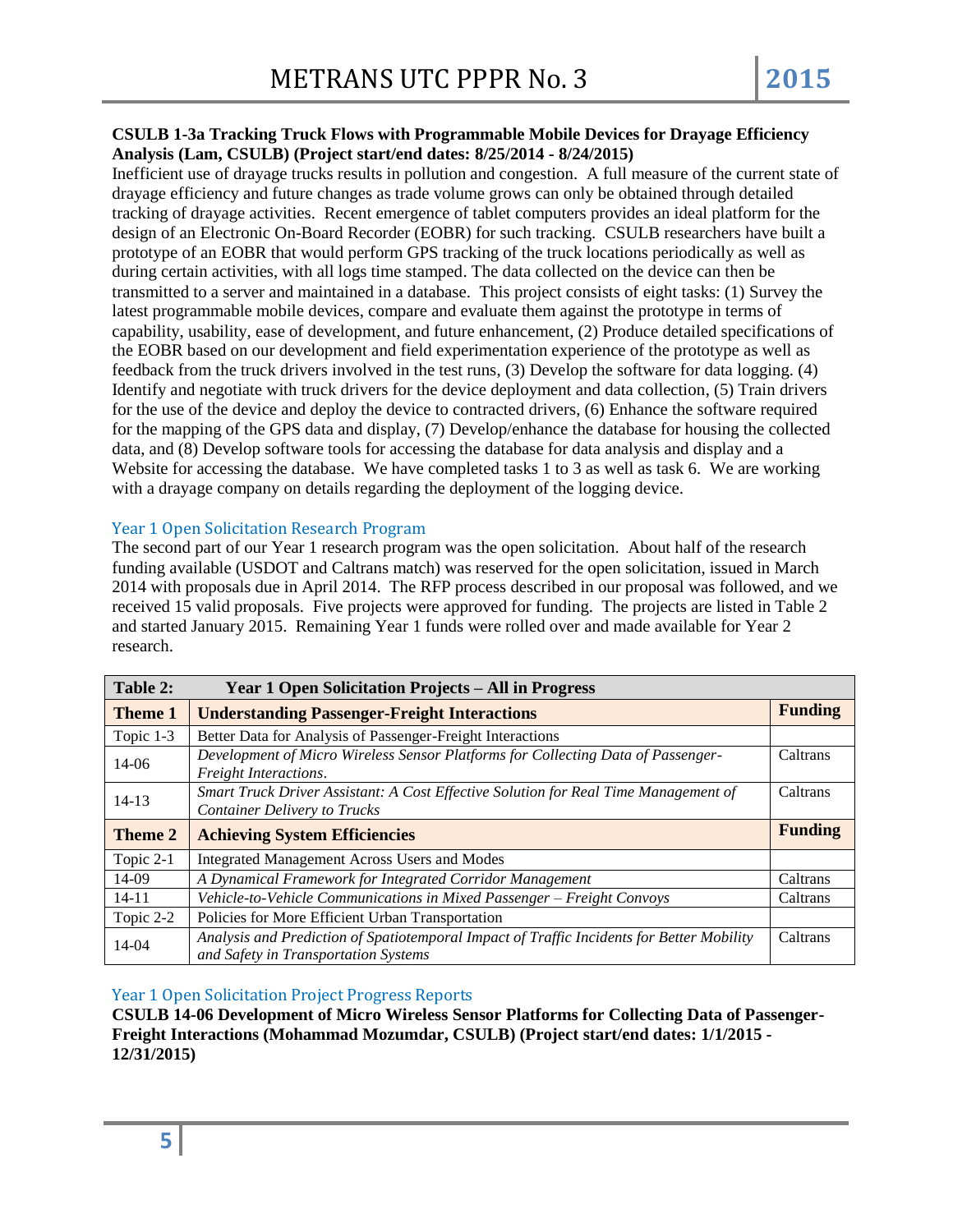In this project, we suggest a solution to build smart highways by implanting wireless Micro-Electro-Mechanical System (MEMS) sensors which act like *Neurons* to collect traffic data for freight and passenger vehicle movements. Collected data could develop more advanced models of urban freight flow and better policies to manage the impacts of freight on metropolitan areas. Our proposed smart sensing and data interpretation system for smart roadways is scalable, cost effective with a very small foot-print, and has capabilities to detect a vehicle's motion-state in real-time. We are purchasing necessary equipment, and one graduate student has been hired in this project. We are now exploring available components for Sensor Node design (MEMS magneto-resistive sensors, low-power micro-controller RF transceiver, energy scavenging module, high-capacity small battery) to build a Sensor node prototype.

# **CSULB 14-13 Smart Truck Driver Assistant: A Cost Effective Solution for Real Time Management of Container Delivery to Trucks (Burkhard Englert, CSULB) (Project start/end dates: 1/1/2015 - 12/31/2015)**

In this project, we obtain accurate truck and port monitoring data at no additional equipment cost. Our system will utilize the rich sensors of ubiquitous smartphones to track all movements of trucks outside and inside terminals. It will allow us to measure truck turn times more accurately than before by using GPS, network antenna and the inertial sensors of truck drivers' smartphones. We developed a prototype of our app and are now in the process of testing it. Our algorithms will analyze collected data to derive real time and detailed models of cargo traffic flow in and around terminals. Our mobile phone application will provide information to drivers as well as port and terminal authorities. This will ensure the use of our application by port stakeholders and hence in turn allow us to collect the needed data. This cost-effective and efficiently collected data can be employed to build a comprehensive database of port transportation.

## **USC 14-09 A Dynamical Framework for Integrated Corridor Management (Ketan Savla, USC) (Project start/end dates: 1/1/2015 - 12/31/2015)**

In this project, we develop dynamic traffic signal control and ramp metering strategies for Integrated Corridor Management (ICM) with provable performance guarantees. First, we perform control synthesis within a dynamical framework that allows dynamic route choice and mode choice by drivers, and as such is different than typical approaches that use very specific models. Second, we make connections between our dynamical framework and compartmental dynamical systems to leverage powerful stability analysis tools for control design. Third, we extend metrics for system efficiency beyond total travel time, to also include resilience, and relate these metrics to network parameters. Finally, we use stability analysis tools to design traffic signal and ramp metering control that require minimal information about dynamic driver decisions, and hence are well-suited for incidence response scenarios in the context of ICM. Our approach relies on a combination of tools from traffic engineering, dynamical systems and network flows. We supplement our analysis and algorithm development with case studies relevant to the Los Angeles area.

## **USC 14-11 Vehicle-to-Vehicle Communications in Mixed Passenger – Freight Convoys (Andreas Molisch, USC) (Project start/end dates: 1/1/2015 - 12/31/2015)**

The purpose of this project is to investigate the characteristics of radio propagation channels in scenarios where both trucks and passenger cars are on the road, i.e. either between cars and trucks or between cars whose connection is blocked by trucks. These scenarios are clearly of great importance for mixed-traffic convoys, yet have not yet been explored or measured. To remedy this situation, extensive measurement campaigns (e.g. pathloss, dispersion) will first be conducted. Then, the simulation of system performance (e.g. latency, packet arrival rate) in these environments will be performed. It will constitute an important input for the design of convoy policies, enhanced automated driver assistance, etc. We are currently working on the following 3 of the 5 work-packages: (1) We have decided which equipment to use during the measurement campaigns: software-defined radio units will be purchased from National Instruments, whereas antennas will be manufactured and /or constructed, (2) A high-resolution algorithm known as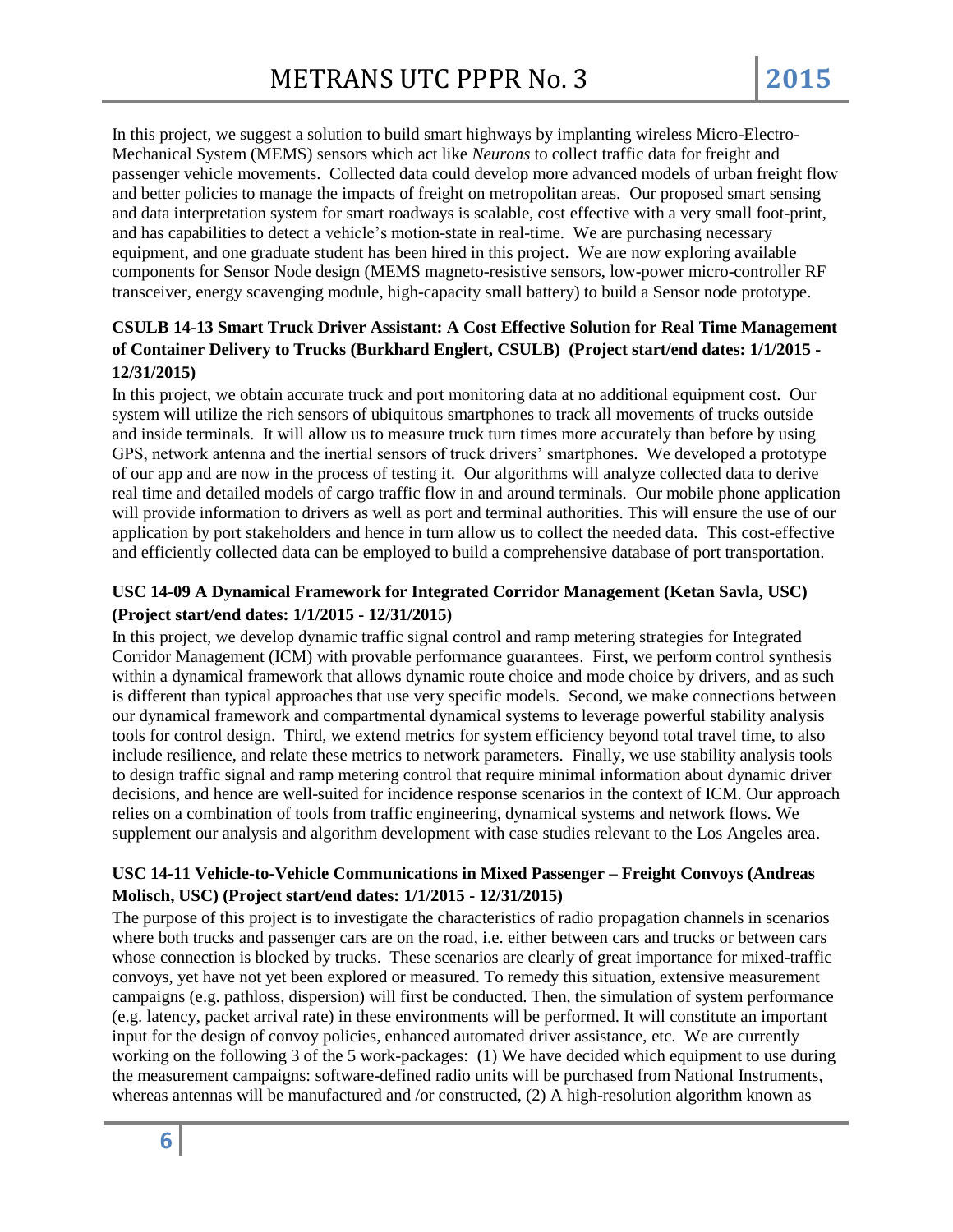Extended Kalman Filter (EKF) is being tested. It will later be used for the parameterization of the geometry-based stochastic channel model from the collected measurement results, and (3) The IEEE 802.11p simulator is being implemented, first in SIMULINK then in MATLAB. We expect to complete all the tasks of these work packages within the next quarterly reporting period.

## **USC 14-04 Analysis and Prediction of Spatiotemporal Impact of Traffic Incidents for Better Mobility and Safety in Transportation Systems (Cyrus Shahabi, USC) (Project start/end dates: 1/1/2015 - 12/31/2015)**

The main objective of our research is to forecast how and when travel-time delays - caused by road accidents - occur on the transportation network in both time and space. Towards this end, we will develop machine learning techniques to predict and quantify the impact (i.e., backlog and clearance-time) of road accidents on the up-stream traffic direction and in the surrounding network of the accident locations. The research will use the real-world traffic sensor and accident datasets that we have been collecting and archiving in the last past three years in ADMS database. We completed the following tasks towards enabling the main framework of our research: (1) literature review on traffic incident impact prediction on road networks, (2) creation and population of road network topology data structures, (3) directional map matching of accidents to LA Road Networks, (4) detection and correction (or removal) of inaccurate sensor readings and accident records, and (5) spatial and temporal aggregation of sensor data.

#### Year 2 Open Solicitation Research Program

Per the research plan in the Tier 1 UTC proposal, all research projects for year two will be selected via a competitive process. We issued the Year 2 RFP in December 2014 with proposals due February 2015. The RFP included a general solicitation for projects within Center themes, as well as a list of specific projects (also within the themes) solicited by Caltrans. The RFP is at [http://www.metrans.org/research](http://www.metrans.org/research-projects/metrans-utc)[projects/metrans-utc.](http://www.metrans.org/research-projects/metrans-utc) All tenure track and research faculty at USC and CSULB were eligible to submit proposals. The RFP process described in the Tier 1 proposal was followed and fifteen complete proposals were received. The METRANS Executive Committee will meet in May 2015 to select projects for funding. Because relatively few of the proposals addressed the Caltrans topics, a second Year 2 RFP was issued in March 2015. This RFP also included a solicitation for Year 2 projects under the National Center for Sustainable Transportation. All proposals for this second RFP are due by April 27, 2015.

#### *1.1.3 Dissemination*

Research reports are published to the METRANS website and presented at METRANS research seminars, open to the public. Preliminary results are often presented at conferences and published in journals.

*The following paper is under preparation for a journal submission.* 

E. Lovisari, G. Como, A. Rantzer and K. Savla, "Stability Analysis and Control Synthesis for Dynamical Transportation Networks". Available at http://arxiv.org/abs/1410.5956

## *During this reporting period, the following were presented:*

G. Giuliano, "The Freight Landscape: Los Angeles Case Study" preliminary results were presented at the Transport Research Arena (TRA), Paris, April 2014, and the Pan-American Advanced Studies Institute on Sustainable Urban Freight Systems (PASI-SUFS), Bogota, Colombia, August 2014.

G. Giuliano et al., "Using proxies to describe the metropolitan freight landscape," paper presented at the Western Regional Science Meetings, Tucson, February. 2015, also presented at the VREF Conference on Urban Freight, Gothenburg, Sweden, March 2015

H. Zou and M. M. Dessouky, "An Intelligent Look-ahead Framework for the Dynamic Vehicle Routing Problem," 2014 National Meeting of INFORMS, San Francisco, CA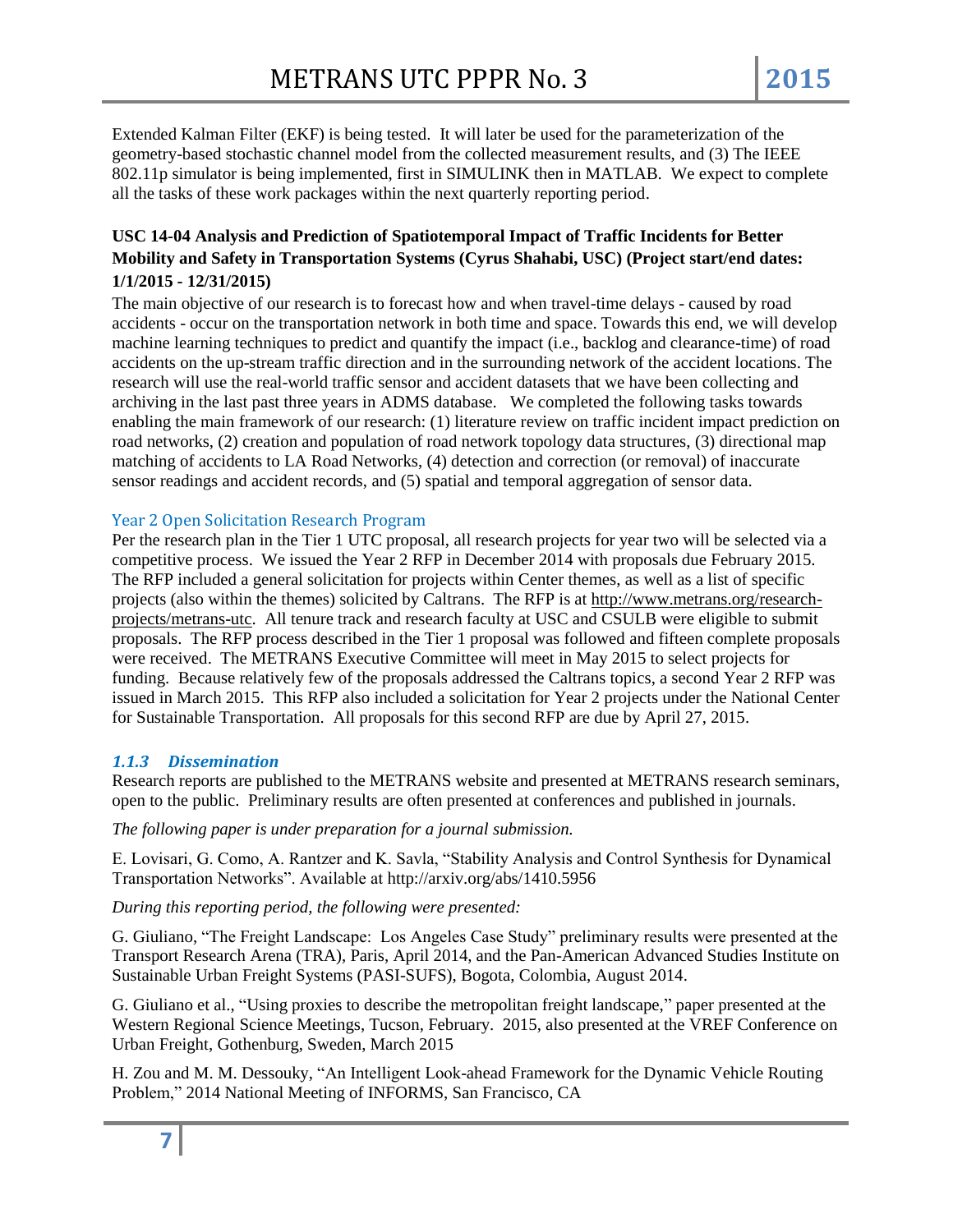*The following research was presented by METRANS affiliated graduate students:*

Y. Hou, "Traffic Congestion, Polycentricity and Intra-urban, Firm Location Choices: A Study of the Los Angeles Metropolitan Area," at the Association of Collegiate Schools of Planning annual conference, Oct. 30 – Nov. 2, 2014.

L. Fan "Discovering Causality in Traffic for Accident Impact Prediction." Annual Transportation Research Forum, 2015, Atlanta, GA

*The following papers were recently submitted for conference submission.*

Q. Ba, K. Savla and G. Como, "Distributed Optimization for Traffic Flow over Networks", *IEEE Conference on Decision and Control*, Osaka, Japan, 2015. Under review

P. Ioannou, "Evaluation of Impact of Traffic Light Control with Truck Priority", IEEE Intelligent Transportation Systems Conference, Sept. 2015. Under review

G. Nilsson, P. Hosseini, G. Como and K. Savla, "Entropy-like Lyapunov Functions for the Stability Analysis of Adaptive Traffic Signal Controls", *IEEE Conference on Decision and Control*, Osaka, Japan, 2015. Under review

R. Wang, O. Renaudin, R.M. Bernas and A.F. Molisch, "Efficiency improvement for path detection and tracking algorithm in a time-varying channel" IEEE Int'lVehicular Technology Conf. (VTC) Fall 2015.

#### *1.1.4 Plans for Next Reporting Period*

Plans for the next reporting period are to: 1) complete the Year 1 launch projects; 2) select and begin the Year 2 projects; and 3) continue dissemination of research results via our website, other publications, papers, conference presentations, and via our METRANS seminar series.

*Year 2 Open Solicitation Research:* All research projects to be awarded from Year 2 funding will be selected via peer review. We have issued two RFPs as described in Section 1.1.2 above. RFPs are discussed with Caltrans, and specific topics of interest to Caltrans that fall within the themes of the UTC are part of the RFPs. As with Year 1, a meeting with Caltrans will finalize project selection, after which the task order process will be conducted. Because of the length of this process, we plan to start Year 2 projects in the summer of 2015.

#### **1.2 EDUCATION AND WORKFORCE DEVELOPMENT**

METRANS' education goal is to foster education and training to contribute to the development of the transportation workforce. Traditional discipline-based education and training is not sufficient for current and future workforce demands; our approach is multi-disciplinary, multimodal, and incorporates both passenger and freight. Under this grant we are developing a series of education activities, from K-12 to PhD. These programs build on the education and training programs available at both universities.

#### *1.2.1 New and Continuing Activities Associated with Degree Programs*

*Graduate Research Assistantships*: We reserved Year 2 funds for graduate research assistantships to support dissertation research not tied to a specific research grant and to attract new PhD students. We were able to support our PhD students on other grants, and recruit new students for 2014-15 without offering separate assistantships. These funds were therefore shifted into the research project funds.

*New Graduate Courses*: We completed the first session of two new courses during the reporting period.

*PPD 599, Seaport Policy and Management*, was introduced at USC fall 2014. As noted in PPPR2, the course is taught by Dr. Geraldine Knatz, former CEO of the Port of Los Angeles. The purpose of this course is to provide an introduction to the vital role that seaports play in accommodating world trade.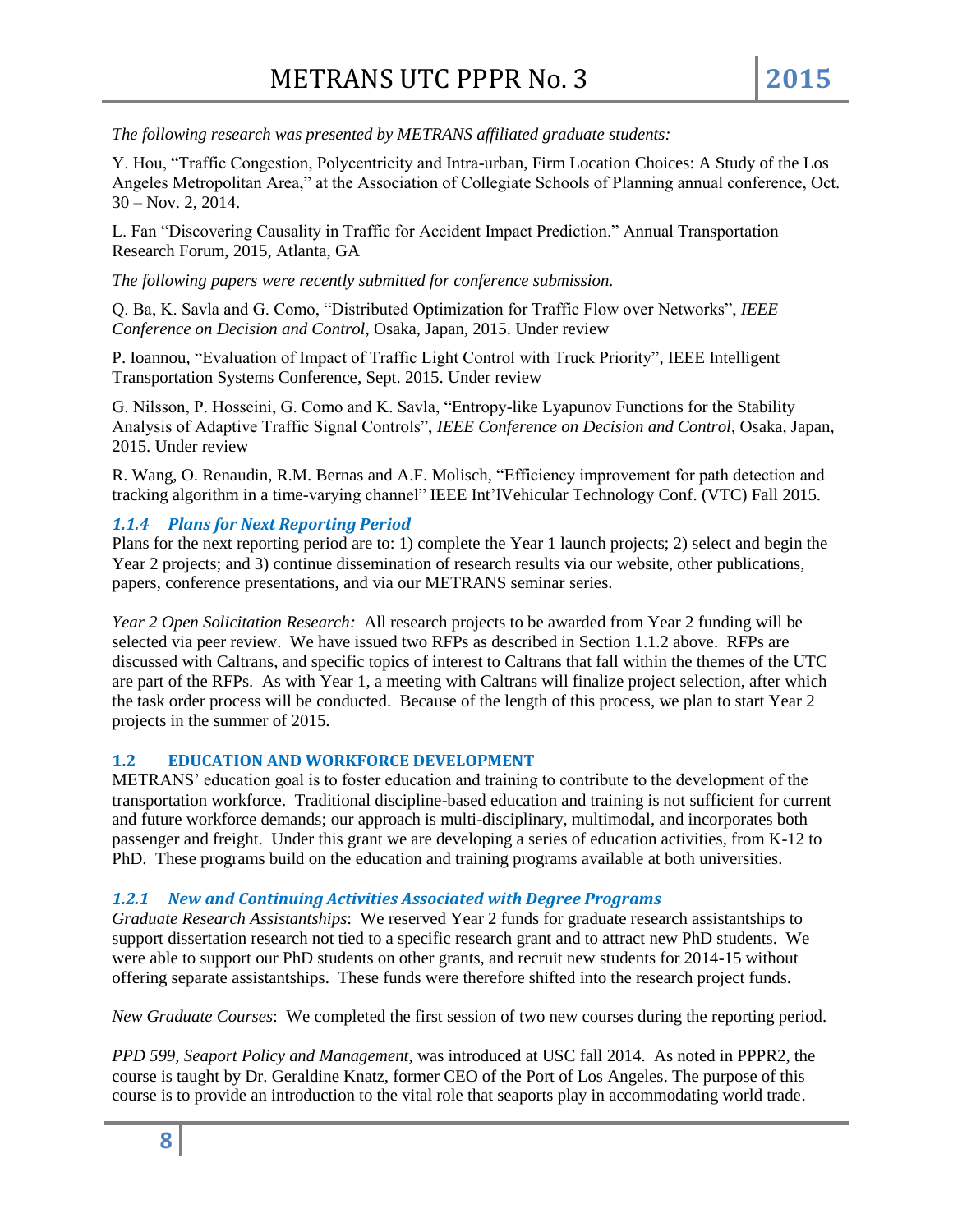*CE 584, Intelligent Transportation Systems (ITS)*, was also introduced at USC fall 2014. As noted in PPPR2, this course is taught by Professional Engineer Dr. Shahed Rowshan, and presents the fundamental concepts of ITS to students with interest in both transportation engineering and planning.

*New Undergraduate Minor and Coursework under Development:* The CSULB Department of Civil Engineering and Construction Engineering Management (CECEM) and the Center for International Trade and Transportation (CITT), continue to develop an undergraduate minor degree in transportation in the College of Engineering. As noted in PPPR2, this minor degree allows students to become familiar with major components of transportation. Specifically, the degree will include the following modules in the economic impacts of transportation, policy and finance; traffic studies, design, and control; elements of transit operations, safety and security; highway design, operation, materials, and maintenance; port operations, systems and logistics; elements of railroad operations; and environmental impacts of transportation and environmental justice.

The modules on economic impacts of transportation, policy, and finance and environmental impacts of transportation and environmental justice are under development and will be tested with high school and engineering students in summer 2015 which will allow for feedback and lay the ground work for development of the rest of the modules in the academic year 2015-2016. During the same academic year, the minor degree will be proposed through the academic review process at CSULB. Other classes will be developed with the goal of offering the degree officially starting in the fall 2016 semester.

*Degree Related Internships*: Internships are part of the Masters of Planning and of Public Policy at USC. Internships have been required for completion of the Masters of Arts in Global Logistics (MAGL) degree program at CSULB, a program which has been transitioned to a new Master's of Science in Supply Chain Management (MS-SCM) offered by the College of Business Administration. The first cohort will begin in the fall of 2015. The MS program is an evening and weekend program targeted at working professionals. As a result, an internship will no longer be required for degree completion, but CSULB will continue to facilitate internships for students seeking additional work-based experience. At both campuses, METRANS helps to facilitate student placement in transportation related internships.

#### *1.2.3 Facilitating Connections between Students and Employers*

*Professional Development*: METRANS partnered again with WTS-LA to promote student participation in the WTS-LA resume book and to facilitate and sponsor membership and attendance at WTS events. METRANS Assistant Director Victoria Deguzman serves on both the Resume Book and the WTS Mentor Committee and conducts outreach for WTS throughout the greater Los Angeles region. She is also mentoring two graduate level transportation students as part of the USC Price Mentor Program and one early-career professional as part of the WTS-LA Mentor Program.

During the reporting period, METRANS provided application and financial assistance to three USC undergraduate students who were selected to attend the CTF Annual Education Symposium in Santa Cruz, CA, a highly selective, two day symposium designed to provide professional development and real world transportation problem solving experience to high performing college juniors studying a transportation related field. During the conference, mentored by experienced transportation professionals from throughout the state, students compete to provide comprehensive and creative solutions to pressing transportation issues. Of the three attendees, one was a member of a minority group and one was both female and a member of a minority group.

METRANS also offers career services to students interested in a transportation related degree such as application, resume, and cover letter assistance, facilitates connections with students and industry, and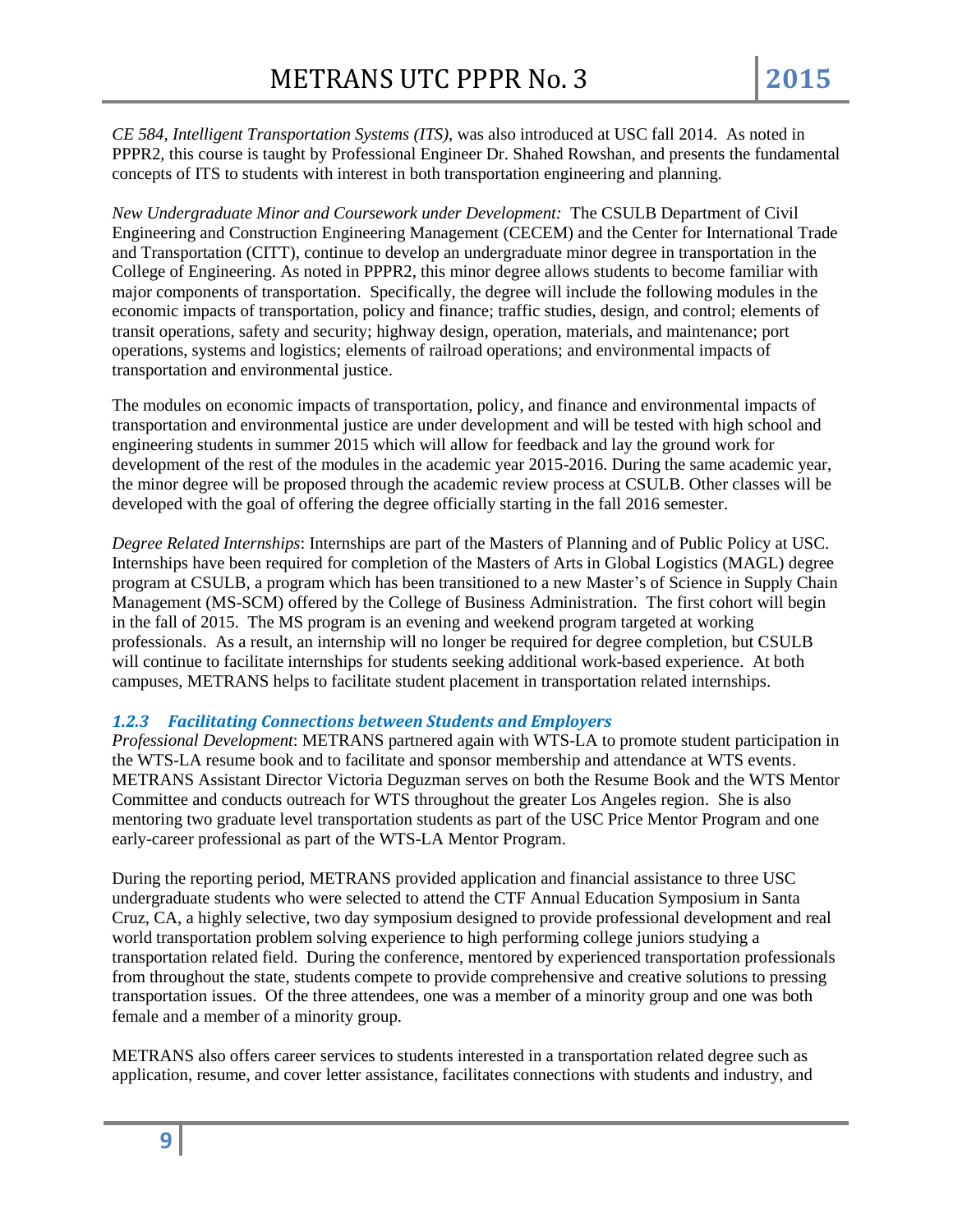hosts on-campus opportunities for professional photographs, in addition to the mentor program and internship/employment assistance described below.

*METRANS Mentor Program*: This program guides graduate students who plan to pursue a professional, nonacademic career in transportation to make informed career decisions and to develop into well-rounded professionals. Mentors broaden the students' educational experience through personal interaction, an opportunity often missing in formal education. The METRANS mentor program is in its fourth year. Twenty one new matches were made during this reporting period. Of them, six were graduate level students in policy, twelve were graduate levels students in engineering, two were undergraduate students in policy, and one was an undergraduate student in engineering. Fifteen are members of minority groups, eight are female, five are both female and a member of a minority group, and one is both female and a member of an underrepresented group.

*METRANS Lunch with a Practitioner Series:* We launched a new series, Lunch with a Practitioner, and held three lunch time events. Designed to facilitate career planning and provide both guidance from and connections with practice, these events are a chance for current transportation students to meet and learn from active transportation practitioners. Speakers were: Steven Mateer, Transportation Planning Manager, Los Angeles County Metropolitan Transportation Authority; Monica Born, Vice President, Parsons Brinckerhoff; and Sandipan Bhattacharjee, Principal, Translutions.

*METRANS Internship and Employment Database: Internships* provide professional experience and often lead to jobs. All transportation students are encouraged to secure internships.To assist, METRANS collects and disseminates information regarding transportation internship opportunities. Our efforts are designed for both undergraduate and graduate students pursuing a transportation related career. During the reporting period, 27 USC students were successfully placed in transportation related internships, and five of these students secured employment as a result. Internship providers include Los Angeles County Metropolitan Transportation Authority (LA Metro), the Los Angeles Department of Transportation, the Port of Los Angeles, the Port of Long Beach, the Los Angeles County Bicycle Coalition, Southern California Association of Governments, the South Coast Air Quality Management District, and Foothill Transit. In addition to internships, METRANS collects and disseminates information regarding transportation *employment* opportunities both to students of transportation and transportation professionals. These comprehensive databases are available for review in the METRANS offices, are periodically shared with students at events and by email, and special announcements are made via posting, email and social media when opportunities become available.

*CITT Job and Internship Post:* To facilitate placements the Center for International Trade and Transportation (CITT, a partner organization to METRANS at CSULB) has also established a job and internship post, at the CITT Manifest website:<http://www.ccpe.csulb.edu/TheManifest/calendar.aspx>

#### *1.2.4 Non-degree Programs*

*Metropolitan Transportation Management Certificate (MTMC)*: Curriculum development on the CSULB MTMC has continued. Classes will be launched in the Fall of 2015. It is targeted at transportation and city planners, elected officials and their staff, planning commissioners, and others engaged in transportation planning within metropolitan regions and address multi-modal transportation corridor project development and management by improving participants' understanding of (including solutions to) conflicts between passenger and freight mobility in urban and suburban environments. The course will cover multi-modal transportation planning fundamentals, and examine the increasingly complex urban and suburban planning environments.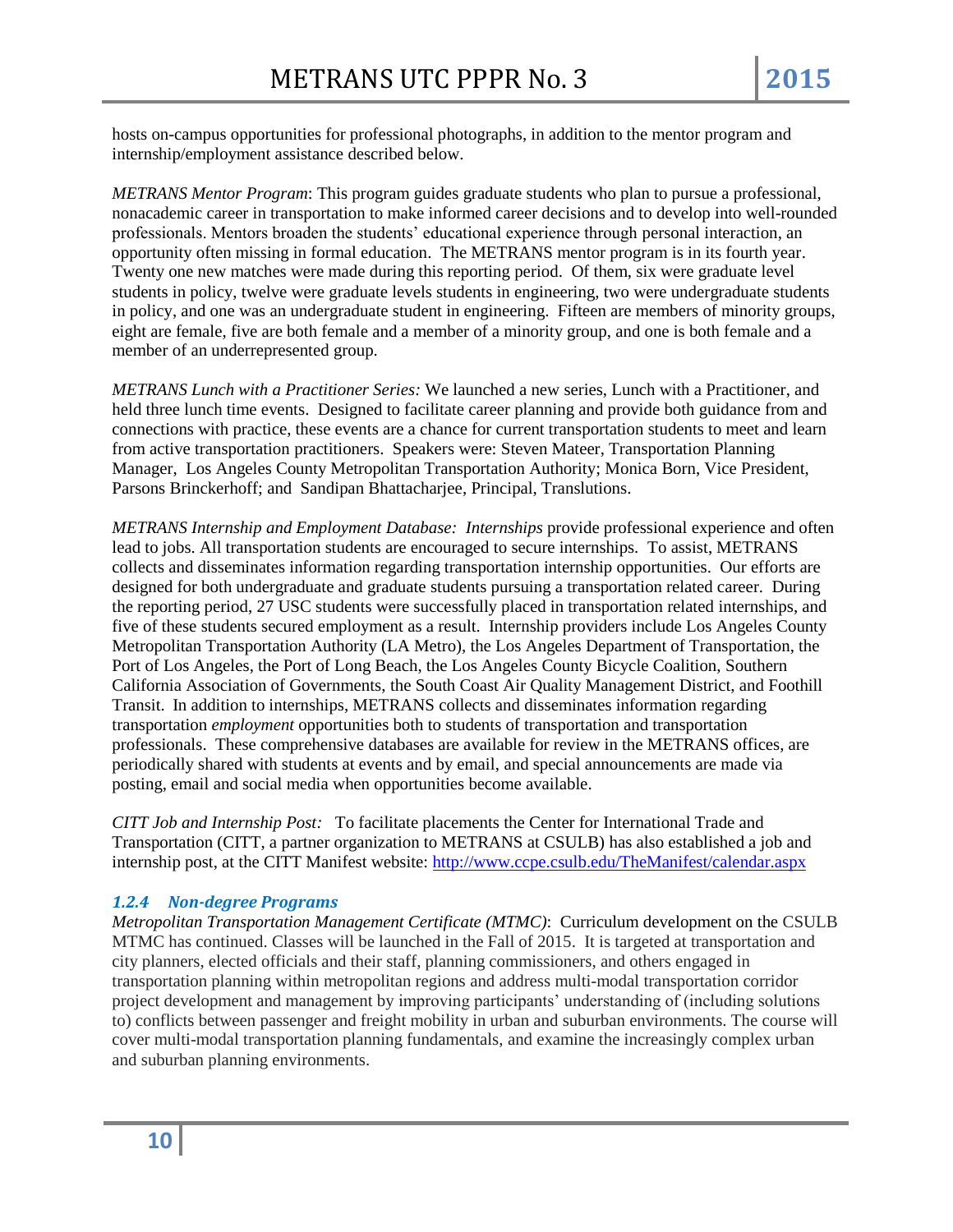*Certificate in Transportation Systems:* The graduate level Certificate in Transportation Systems continues. This is an interdisciplinary program administered by the Dept. of Civil Engineering at USC, and open to interested graduate students campus wide. It combines transportation engineering with transportation policy, planning and project management. During the reporting period, 46 students were enrolled, and four graduated at the winter term (an unusual time to complete; 30 plan to graduate this spring).

## *1.2.5 Research Seminars*

*METRANS Transportation Research Seminar Series:* This seminar series serves as a forum for faculty, guest presenters, and advanced graduate students to present their research. The seminars take place during both the fall and spring semesters and are open to the public. They help to increase the visibility of transportation research and are, whenever possible, a collaborative effort of METRANS and invited cosponsors such as student, academic, and professional groups. Many of the seminars are recorded and made available through social media. Seminars are well attended, with an average attendance of well over 60. Table 3 lists seminars held during this reporting period.

| Table 3: METRANS Seminar Series, Seminars held between Oct. 1, 2014 through March 31, 2015 |                                          |                                                                   |  |
|--------------------------------------------------------------------------------------------|------------------------------------------|-------------------------------------------------------------------|--|
| <b>DATE</b>                                                                                | <b>SPEAKER(s)</b>                        | <b>TITLE</b>                                                      |  |
| 10/1/2014                                                                                  | PhD Students:                            | The Demand for Reliable Transit Service; Work& Space-Time         |  |
|                                                                                            | Sandip Chakrabarti,                      | Constraints on Activities; Are Angelenos Driving Less to          |  |
|                                                                                            | Mohja Rhoads, Xize Wang                  | Work? A Cohort-Tracking Demographic Analysis.                     |  |
|                                                                                            | PhD Students:                            | Effects of new light rail transit on phys. Activity; Traffic      |  |
| 10/17/2014                                                                                 | Andy Hong,                               | congestion, poly-centricity and intra-metropolitan firm location  |  |
|                                                                                            | Yuting Hou,                              | choices- LA region; Exploring causal effects of living in an      |  |
|                                                                                            | Eun Jin Shin                             | ethnic enclave on immigrants' commuting mode choices.             |  |
|                                                                                            | Evelyn Blumenberg, Professor and         |                                                                   |  |
| 11/5/2014                                                                                  | Chair, Department of Urban               | <b>Travel Behavior of Millennials</b>                             |  |
|                                                                                            | Planning, UCLA                           |                                                                   |  |
| 11/19/2014                                                                                 | Seiji Steimetz, Assoc. Professor/        | Incentives to Reduce Air Pollution by Reducing Ship Speeds:       |  |
|                                                                                            | Assoc. Chair, CSULB Dept. Econ.          | Evidence from the Port of Long Beach Green Flag Program           |  |
| 1/21/2015                                                                                  | Rui Wang, Assistant Prof. UCLA           | Restricting Driving for Better Traffic and Clearer Skies: Did It  |  |
|                                                                                            | Luskin School of Public Policy           | Work in Beijing? <sup>a</sup>                                     |  |
|                                                                                            | Lisa Schweitzer, Assoc. Professor        | Public Transit Service and Stigma on Social Media: A Case of      |  |
| 2/4/2015                                                                                   | <b>USC Price School of Public Policy</b> | Study Twitter <sup>b</sup>                                        |  |
|                                                                                            |                                          |                                                                   |  |
| 2/9/2015                                                                                   | Peter Gordon, USC Price Professor        | Occupational Variations in Propensities to Work at Home           |  |
| 2/25/2015                                                                                  | Peter Gordon, USC Price Professor        | Economic Development, Cities and Networks                         |  |
| 3/10/2015                                                                                  | Seleta Reynolds, Gen Mgr, LADOT          | Great Streets of Los Angeles <sup>d</sup>                         |  |
| 3/25/2015                                                                                  | Geraldine Knatz, Former Exec. Dir,       | Seaport Mergers: Why Not Los Angeles and Long Beach? <sup>e</sup> |  |
|                                                                                            | Port of LA, USC Professor                |                                                                   |  |
| 3/26/2015                                                                                  | Sandip Chakrabarti, USC PhD              | Development and Application of a "Big Data" Archive: The          |  |
|                                                                                            | Candidate, Urban Planning,               | ADMS Project <sup>†</sup>                                         |  |

<sup>a</sup> Jointly sponsored by Sol Global,  $\overline{b}$  Jointly sponsored by IPPAM,  $\overline{c}$  Jointly sponsored by ASPD,  $\overline{d}$  Jointly sponsored by Urban Growth, <sup>e</sup> Jointly sponsored by VREF & WLPPD, f Jointly sponsored by Sol Price School (Dean's Merit Scholar Event)

## *1.2.6 Educational Enrichment*

METRANS provides promotional, administrative, and financial support to transportation related student and professional groups at USC, CSULB, and in the community to assist them with strategic planning, event planning and execution, membership recruitment and retention, awards, scholarships, and their day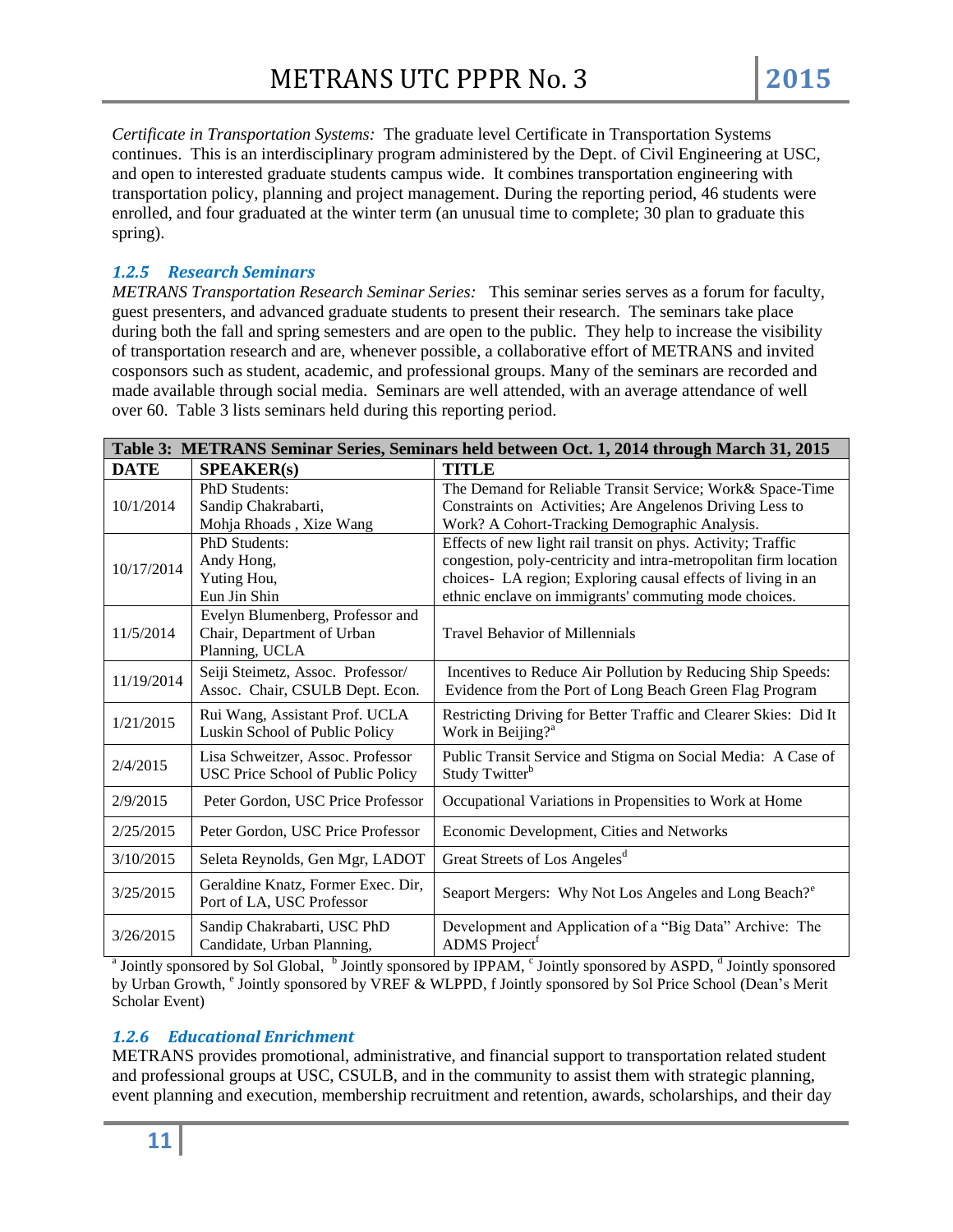to day operations.. These groups include the McNair/Gateway Scholars program, WTS LA, WTS OC, USC Student Chapter of the Institute for Transportation Engineers (ITE), USC Student Chapter of the American Planning Association (APA), Sol Global (graduate level students of planning policy), Women Leading Policy, Planning, and Development (WLPPD), Young Professionals in Transportation (YPT), and the Graduate Policy and Administration Community (GPAC). METRANS also provides opportunities for students to experience transportation outside the classroom, such as field trips, resource and guest speaker referrals and opportunities for publication on our various media.

*Field Trips and Site Visits*: Students toured the Los Angeles Metro Blue and Exposition Light Rail Line Tour (with APA-USC student chapter), the CH2M Hill Los Angeles location, (with APA-USC student chapter), Foothill Transit offices and operations, Los Angeles Department of City Planning Department (with APA-USC student chapter), and the Anaheim Regional Transportation Intermodal Center (ARTIC) Field Trip (jointly sponsored by Parsons Brinkerhoff).

*Student of the Year*: METRANS selected Vy Phan-Hoang (MPL, Price; Certificate in Transportation Systems, Viterbi; 2015), the METRANS Student of the Year. The Student of the Year honors outstanding students from each University Transportation Center around the country. METRANS sponsored Vy to attend the TRB Annual Conference to receive the award. Vy is a first generation college student, is female, minority, and a member of an underrepresented group.

#### *1.2.7 Attracting New Entrants to Transportation*

*Virtual Transportation Academy*: METRANS is developing high school courses as part of a Virtual Transportation Academy (VTA). The goal is to provide opportunities for high school students to get college level credit for what could lead to an undergraduate minor degree in transportation in CSULB's College of Engineering. The program starts with a module-based introductory class offered online which facilitates access for qualified senior high school students. Other classes will have both online and hybrid options. Several modules are under development.

*USC Price Research Fairs:* We regularly present information regarding transportation education, research, careers, employment and internships opportunities, and transportation related resources at research fairs held for students admitted to and considering enrolling at the USC Price School. During this reporting period, METRANS faculty, staff and students participated in the Price School Admitted Students Research Fair and the Price School Merit Scholars Research Fair.

*Career Fairs and Career Nights:* We also host and participate in events designed to match students with potential careers and employers. During this reporting period, METRANS staff and students held the Young Professionals in Transportation Career Night (jointly with Young Professionals in Transportation and APA-USC) and participated in the Price School Career Fair.

#### *1.2.8 Dissemination*

Dissemination of education and workforce development is accomplished through student research assistantships, degree and non-degree courses and certificate programs, information and assistance regarding internships, employment opportunities, and professional development, METRANS seminar and educational series, the METRANS website, student research opportunities, support and outreach to student groups, research fair presentations, and student engagement in the mentor program and internships. We also use the METRANS Facebook page, LinkedIn account and Twitter account to disseminate information on events and on educational opportunities, and we provide regular updates on seminars, workshops, and conferences, and new job and internship postings and publications featuring METRANS-related work. We continue to use our podcast series to highlight education programs of the Center.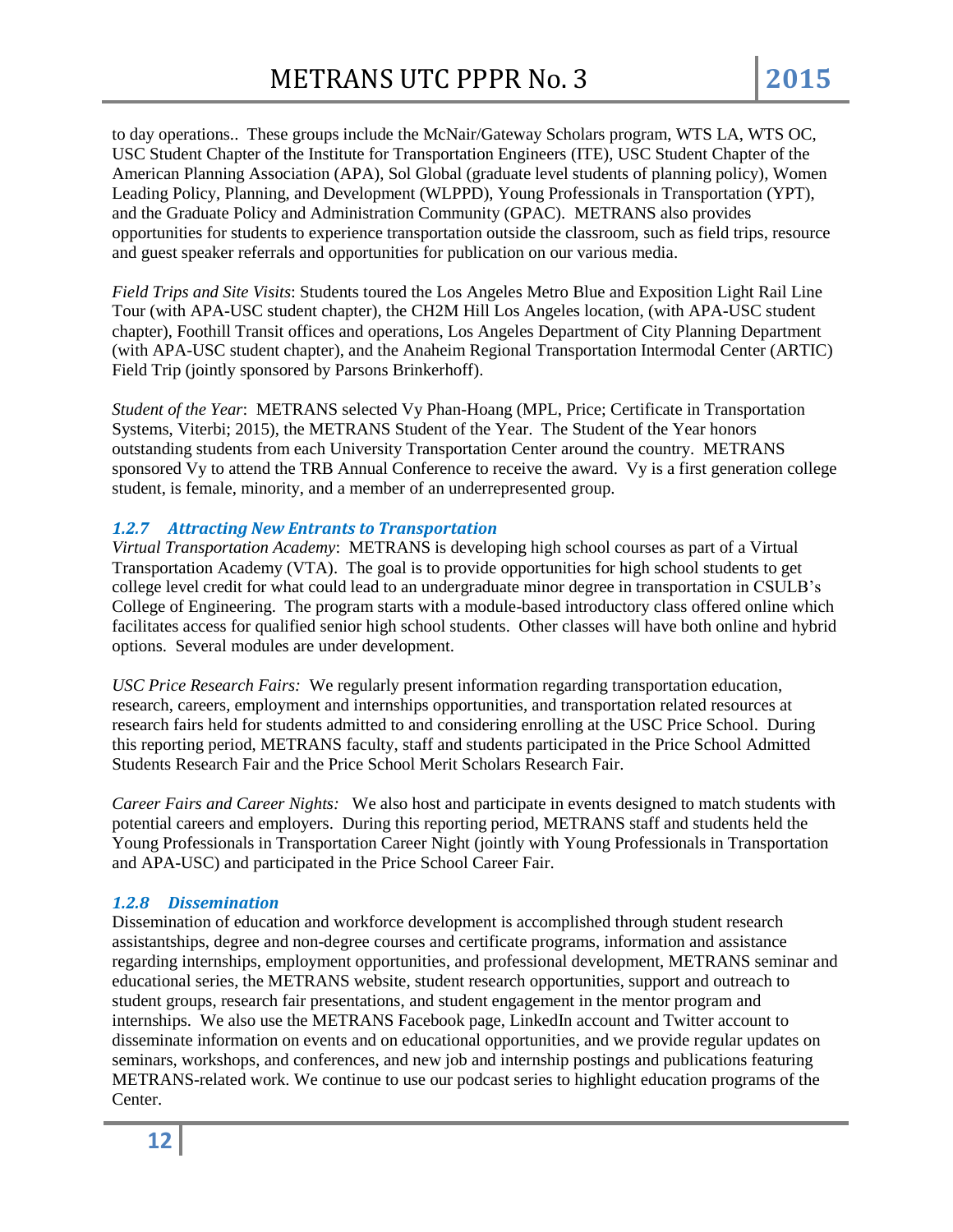During the reporting period, an average of 1 post a day was made to the Facebook page. We also repurpose the information for other social media outlets. A total of 324 Tweets went out via Twitter during the period. This includes transportation articles, job information as well as information on events of interest to our followers. Between the start of the period and its completion, the number of METRANS Twitter followers increased from 102 to 173. The METRANS LinkedIn page has 94 members, and much of the information on METRANS related programs is shared via the CSULB CITT LinkedIn site, which has been active for a longer period of time and currently has 1,066 members.

## *1.2.9 Plans for Next Reporting Period*

Plans for the next reporting period include to 1) continue our professional development, student recruitment and support, and educational enrichment programs; 2) launch the Metropolitan Transportation Management Certificate, Fall 2015, 3) continue the seminar series; 4) continue the Lunch with a Practitioner series, 4) participate in the WTS LA and WTS OC Career Day events, and 5) complete tests of the first two modules with faculty and students as part of the Virtual Transportation Academy.

## **1.3 TECHNOLOGY TRANSFER**

The goal of the METRANS UTC technology transfer program is to broaden our reach and effectively disseminate research results.

## *1.3.1 Continuation of Signature Events*

*Annual State of the Trade and Transportation Industry Town Hall Meeting*: The Town Hall Meeting is a practitioner-oriented educational forum that explores transportation and trade issues. Participants include the goods movement industry, longshore union, research community, and elected officials and their constituencies. A video introduces the topic and sets the context for the discussion. Speaker presentations are followed by open Q&A. The 2014 Town Hall, *Global Trends, Local Impacts, Big Decisions*, was held on October 15, 2014 at CSULB and addressed the impact of trends such as e-commerce, 3-D manufacturing, rising energy costs, and emerging markets on regional and national competitiveness. The newly appointed Port of Long Beach Chief Executive Jon Slangerup was a featured speaker. Over 300 attended the event. Fourteen transportation student volunteers supported the conference. Town Hall was also shared on social media. The full, two hour program received 154 viewings, and the documentary received 171 viewings. The documentary has also aired on local Beach TV, which has the potential to reach up to 500,000 people in the area surrounding the CSULB campus. The 2014 Town Hall documentary is available on the Beach TV Affiliate Broadcast Download page, making it available to other educational cable TV stations throughout California.

*International Urban Freight Conference*: The purpose of I-NUF is to provide a forum for sharing emerging, multi-disciplinary research on all aspects of freight in metropolitan areas. The  $6<sup>th</sup> METRANS$ I-NUF is scheduled for October 21-23, 2015 and will be at The Westin Long Beach. During the reporting period, we circulated a call for abstracts, identified keynote speakers, and coordinated special activities including site visits and special sessions with partners including the TRB Urban Freight Committee, Intermodal Freight Transport Committee, Young Members Council and Freight Committee of the American Society of Civil Engineers (ASCE).

#### *1.3.2 New Outreach Events*

METRANS held its second Industry Outlook event on December 4 at USC featuring speaker Patrick Burgoyne, CEO of NYK Ports LLC. Burgoyne discussed the port congestion, trade patterns and strategies and potential solutions to these issues. Solutions include better liner/terminal operational coordination, nationwide rationalization of terminal capacity to maximize land usage, market selection (developing ports to meet specific needs), creative uses of automation to improve operations and create skilled jobs, infrastructure investments, and continued dialogue among labor, government, public and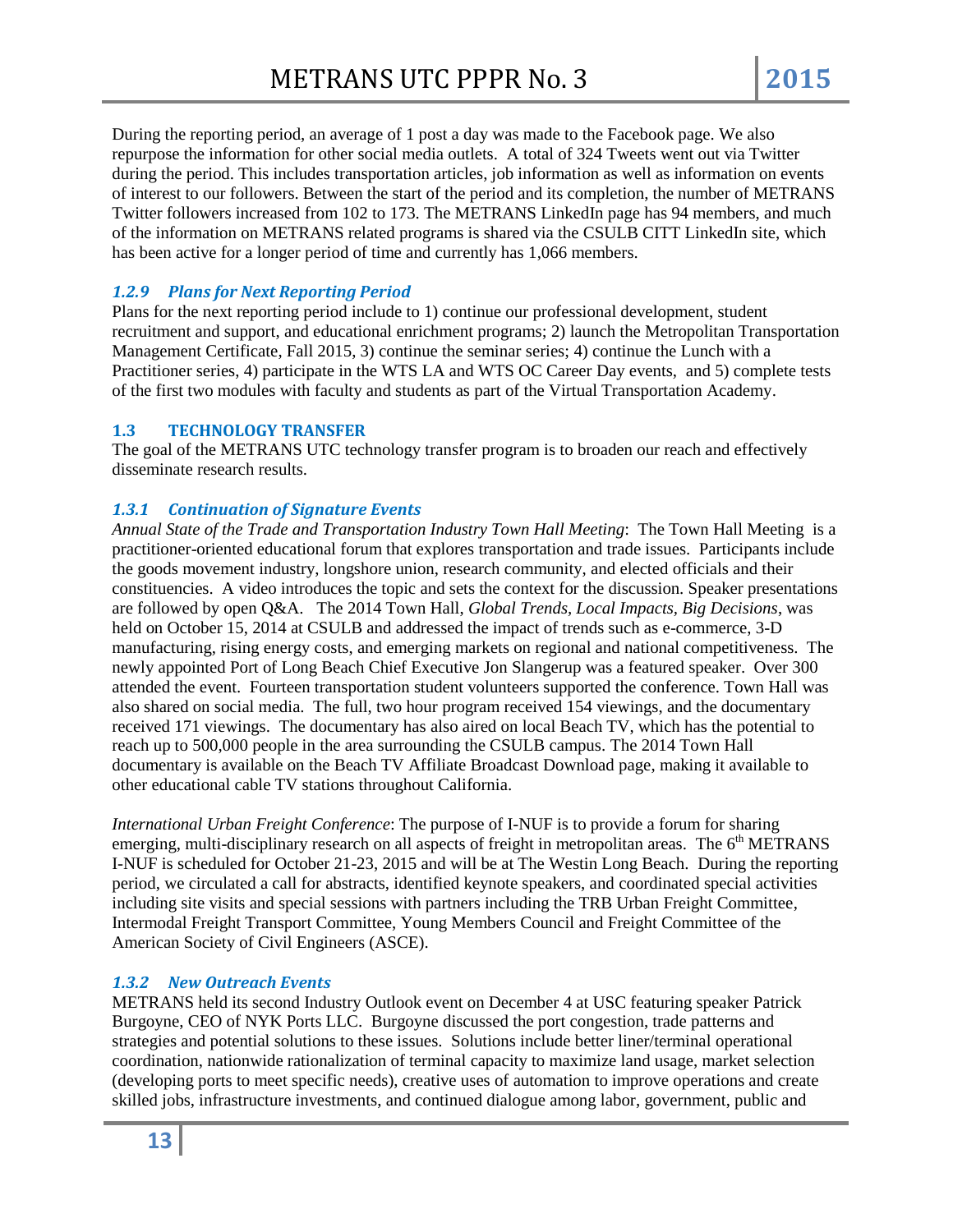private businesses. The event was attended by more than 80 people. The talk can be accessed at [https://www.youtube.com/watch?v=1wdSVm2x6Zg&feature=youtu.be&list=PLFF4D4389AC445594.](https://www.youtube.com/watch?v=1wdSVm2x6Zg&feature=youtu.be&list=PLFF4D4389AC445594)

Our next Industry Outlook event will be held at USC in May 2015. Titled "The Future Transportation Professional," it will feature a panel discussion of representatives from both industry and academia.

*Transportation Optimization Workshop:* In partnership with the Epstein Department of Industrial and Systems Engineering, METRANS is holding a statewide workshop on optimization methods and applications in May 2015. The goal of the workshop is to bring together transportation optimization scholars from throughout California and promote research collaborations.

*Working and Living in a Port City Series:* The Working and Living in a Port series is designed to introduce local decision makers and community residents to what happens at a maritime port, its position in the global supply chain, and the career pathways available in international trade and transportation. The three-part series is offered twice a year and is taught by industry professionals and a transportation careers advisor. It is supported by industry sponsorships and offered free of charge. During the reporting period, CITT conducted outreach for the next set of workshops which will be held in the spring of 2016.

## *1.3.3 Media and Communications*

*Scholarly Venues*: METRANS is committed to conducting research that both contributes to knowledge and addresses transportation problems. We expect researchers to publish in scholarly journals, and require them to present at scholarly conferences. As part of I-NUF 2015, we are soliciting papers for submission to two special journal issues, one in urban planning and one in logistics.

*The Manifest: An Industry Event Calendar:* The Manifest began as a CITT-sponsored industry event wiki-calendar for trade and transportation related activities. It is now an industry-sponsored portal where companies can share information with the broader community on events, internships, and employment opportunities and where CITT and METRANS can reach an industry-focused audience via social media. For example, podcasts can be accessed via the Manifest. METRANS provides administrative support for the Manifest. See more at [http://www.ccpe.csulb.edu/TheManifest/calendar.aspx.](http://www.ccpe.csulb.edu/TheManifest/calendar.aspx)

*Research Briefs*: A "Research Brief" that provides a short summary of research results suitable for a nontechnical audience is part of the METRANS Tier 1 research requirements. The Research Briefs will be widely circulated through both traditional and social media. During the reporting period, two research briefs were produced, "Train Scheduling and Routing under Dynamic Headway Control" (Dessouky) and "Adaptive Truck Priority Signal System" (Ioannou).

*METRANS News*: METRANS News is a tri-annual newsletter that features the research, education and outreach activities of METRANS. Effective Summer 2014, METRANS News is published in both print and online. Issues were published in Summer 2014, Fall 2014, and Spring 2015. Over 500 newsletters are mailed to university transportation centers and faculty throughout the U.S., to federal, state, and local public agencies, and to the transportation industry. Additionally, another 1,500 recipients are emailed the link for each issue that is posted on the METRANS website. It is also posted on the TRB e-newsletter. The newsletter is also distributed at conferences, events, and meetings.

*METRANS Website*: The METRANS UTC is part of the METRANS Transportation Center website. New content continues to be added, and news articles and opportunities are generated and posted on a weekly basis. The Tier 1 UTC may be accessed at [www.metrans.org/metrans-utc.](http://www.metrans.org/metrans-utc) We are also now active on Facebook, Twitter, and LinkedIn.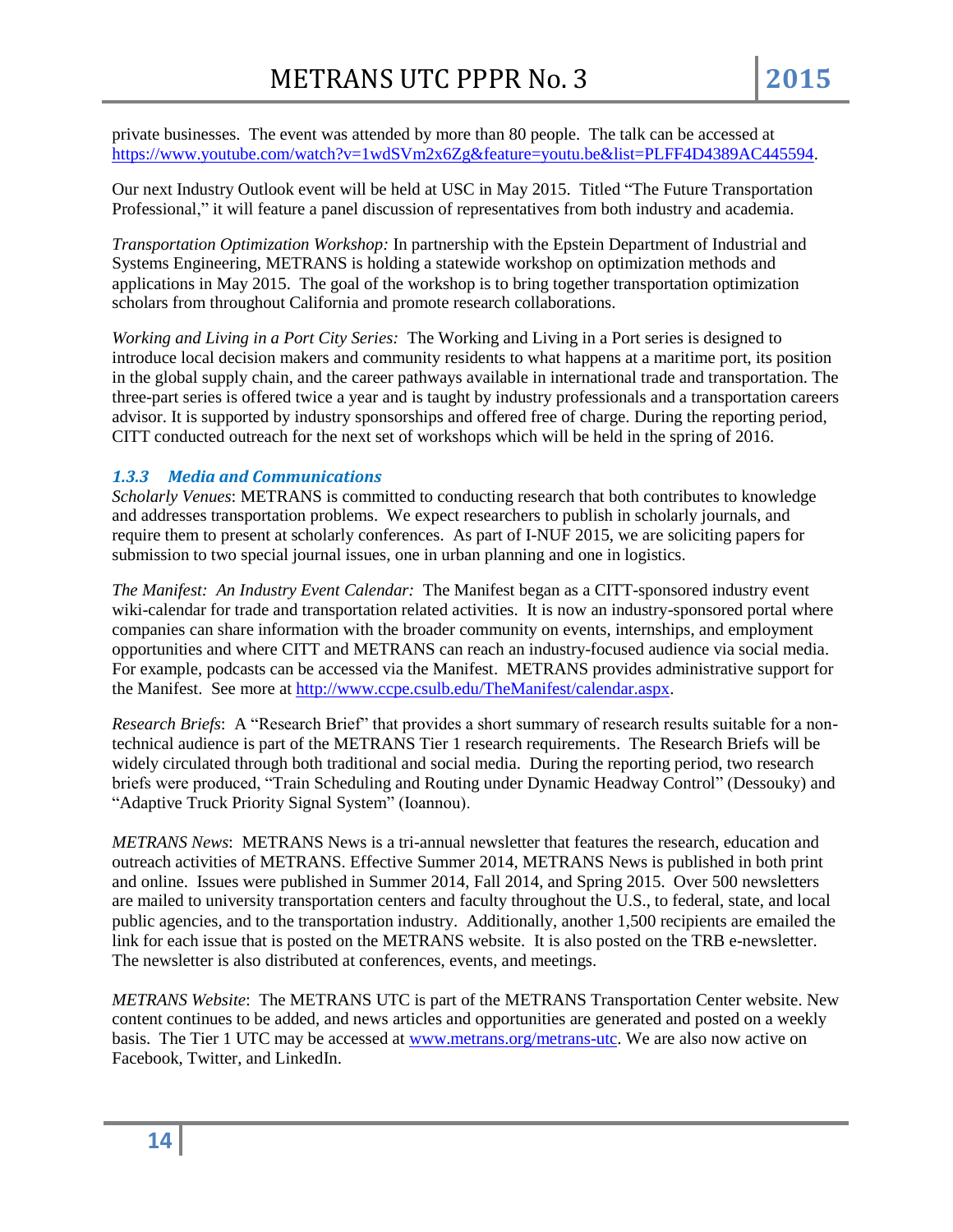*METRANSInfo*: METRANSInfo is a queryable database under development. It will include definitions, basic information on urban transportation systems and data (e.g., how many truck trips are generated by retail, how many passengers are carried on rail). A research assistant has been hired to coordinate development. In order not to duplicate the approaches of other websites or databases, METRANSInfo will be more narrowly focused on the METRANS theme of passenger-freight interactions and conflicts. METRANSInfo will be integrated into the new website.

*ContainerCasts*: ContainerCasts are webcasts focused on topics of interest to the international trade community and feature discussions based on Tom O'Brien's *Long Beach Business Journal* articles. Three ContainerCasts were issued during the reporting period, Creating a Border Environment, Inland Connections, and Big Ship Ready. All ContainerCast episodes are available at [www.ccpe.csulb.edu/citt.](http://www.ccpe.csulb.edu/citt)

*YouTube*: METRANS Seminars are available on YouTube. The full METRANS Playlist URL is http://www.youtube.com/results?search\_query=mtrans+transportation+center.

*Trade and Transportation Perspective:* O'Brien writes the Trade and Transportation Perspective monthly column for the *Long Beach Business Journal*, highlighting important issues in goods movement and international trade and featuring CITT activities and research findings. Five articles were produced during this reporting period and can be found at http://www.ccpe.csulb.edu/CITT/IndustryArticles.aspx.

## *1.3.4 Dissemination*

Dissemination of research results are achieved through the events, media, and communication channels described in sections 1.3.1 through 1.3.3.

## *1.3.5 Plans for Next Reporting Period*

Plans for the next reporting period include the following: 1) publish completed METRANS research reports and briefs to the METRANS website; 2) continue planning for INUF 2015; 3) publish METRANS News and METRANS website news; 4) enhance and expand the website; 5) continue social media programs and grow our subscriber database for LinkedIn and the followers of Twitter; 6) hold the third annual Industry Outlook, "The Future Transportation Professional;" 7) offer the seminar series on Working and Living in a Port City; 8) deliver a new course for high school teachers in conjunction with the Port of Long Beach; (9) hold the new Transportation Optimization Worship in May 2015.

# **2. Products**

## **2.1 PUBLICATIONS**

No refereed publications from the Tier 1 research program have been generated because no project is sufficiently far along to have publishable results. Some papers have been accepted for conference presentations and others been submitted for publication. These are listed in Section 1.1.3.

#### **2.2 WEBSITES**

The website may be accessed at http://www.metrans.org. It is described in section 1.3.3.

#### **2.3 TECHNOLOGIES**

Nothing to report

#### **2.4 INVENTIONS**

Nothing to report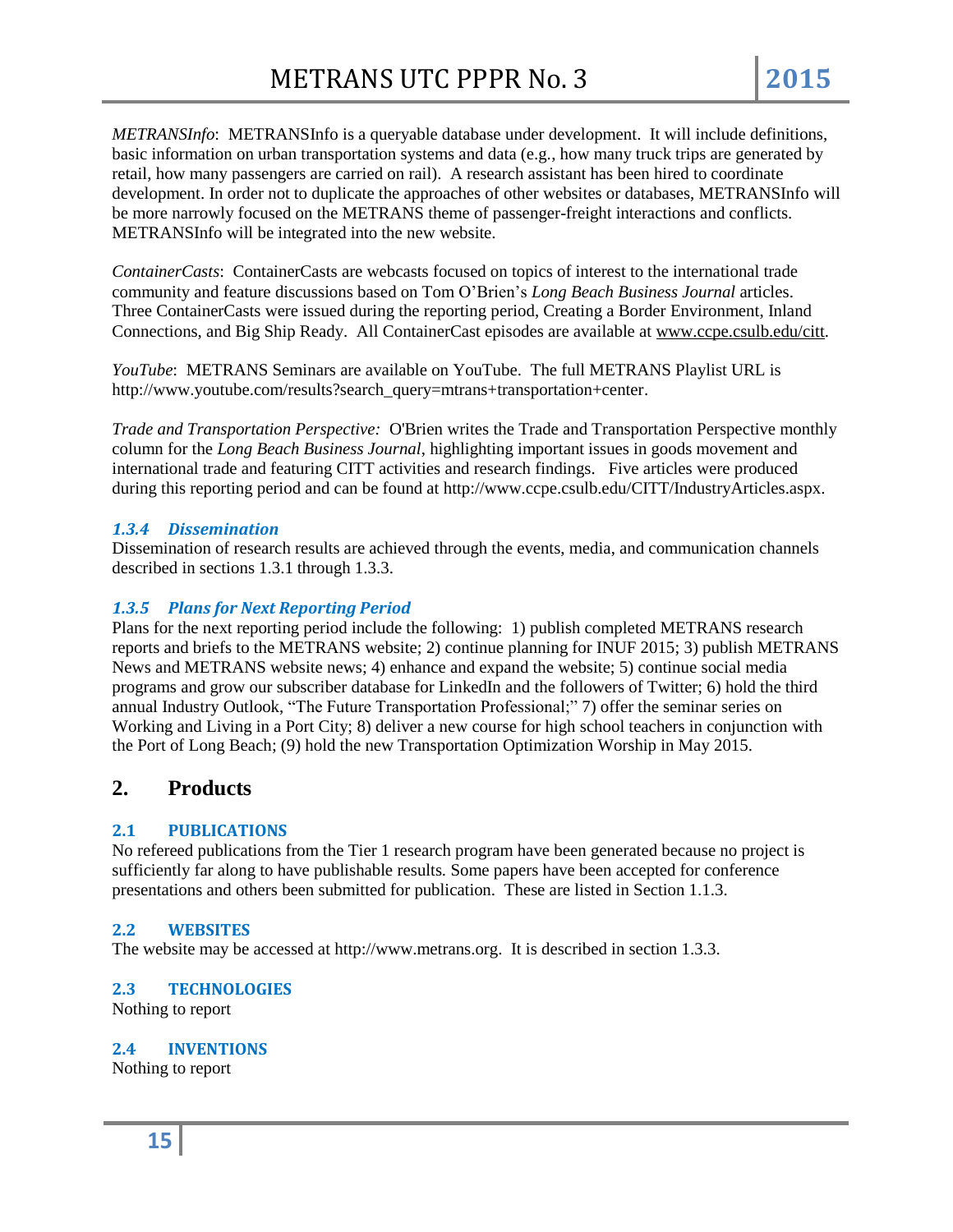#### **2.5 EDUCATIONAL PRODUCTS**

We completed the first session of two new courses during the reporting period.

#### **2.6 OTHER PRODUCTS**

The following other products have resulted from this grant: 1) freight landscape database created under project 1-1b and jointly with MetroFreight; 2) podcasts of METRANS seminars; 3) the internship opportunities database; 4) the employment opportunities database; 5) O'Brien Long Beach Business Journal column publications and related podcasts (during the reporting period, two articles appeared in the Journal and were posted online, both pertaining to the recent congestion at ports in Southern California); 6) podcast of Industry Outlook; 7) spring, summer and fall issues of METRANS news (during the reporting period, we completed the spring 2015 issue) expansion of the Monitoring the Ports database (an average of 10 news items were added to this publicly accessible goods movement related timeline each week during the reporting period).

# **3. Participants and Collaborating Organizations**

In this section we describe participant and collaborating organizations associated with the METRANS UTC. Participants are those organizations that directly contribute to the work of the Center through financial or other support, or that participate directly in the research. Organizations that participate in Center activities, provide advisement, or generally support the center are collaborating organizations.

## **3.1 PARTICIPANTS**

METRANS is a partnership between the USC and CSULB. At USC, the Price School of Public Policy and the Viterbi School of Engineering are the main partners. At CSULB, participants are CITT, the School of Engineering, the Department of Economics, and the School of Business. METRANS is a multi-disciplinary research center, and researchers routinely collaborate across department and school boundaries.

Caltrans is the major funding partner, providing the entire required match for the Center. Additional financial support is provided by members of the METRANS Associates, and by individual corporate contributions to scholarships and education programs. Participant roles are summarized in Table 3.

#### **3.2 COLLABORATING ORGANIZATIONS**

METRANS has extensive relationships with other universities, public agencies, and private industry. The METRANS UTC has access to these relationships.

#### *3.2.1 Advisory Organizations*

*METRANS Advisory Board*: The Advisory Board meets annually, and provides overall policy guidance for the Center. It suggests research priorities, identifies funding opportunities, assists in student job placements, and participates in outreach activities. Members are leaders from sponsor agencies, other agencies, and private industry. They serve as liaisons to their agencies and industries, and also contribute funding support. Members are appointed by the Director with the advice of the Executive Committee. Gold level METRANS Associates are members of the Board; others are appointed to represent the broad constituency of stakeholders. A list of members is available at [http://www.metrans.org/advisory-board.](http://www.metrans.org/advisory-board)

We are currently updating and expanding the Advisory Board to better reflect our broader activities. During this reporting period, we added three new members: Jake Racker, Sr. Director, Network Strategy and Engineering, Kroger Company; Seleta Reynolds, General Manager, LADOT; and Jon Slangerup, Chief Executive, Port of Long Beach. We plan to add three to six additional members to provide more representation from private sector transport industries and public sector leadership. The Advisory Board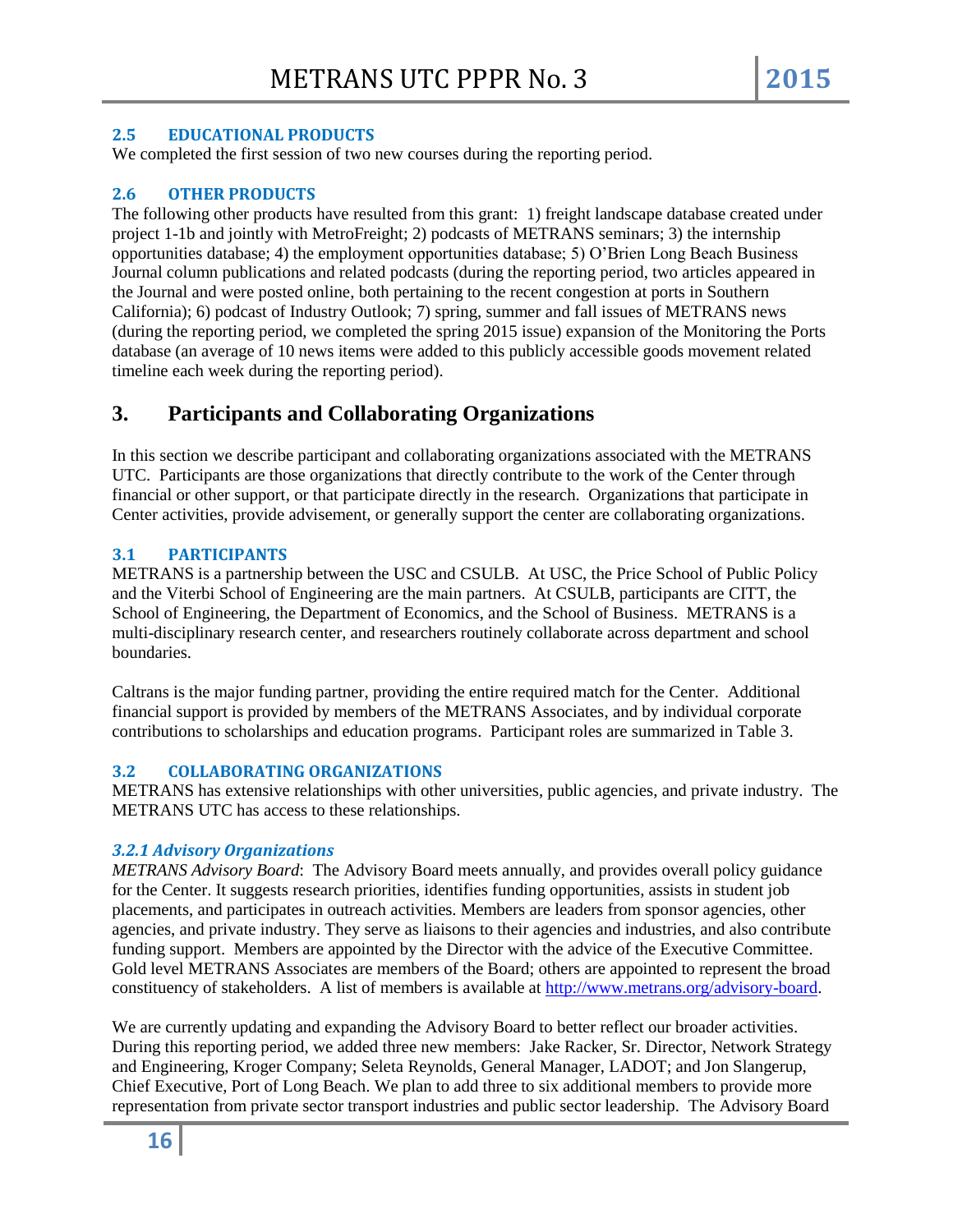met in February to discuss research, outreach, and education priorities and potential match funding opportunities and new candidates for the board.

| <b>Table 3: METRANS UTC Partners and Contributions</b> |                   |                                                                                                                                                              |  |  |
|--------------------------------------------------------|-------------------|--------------------------------------------------------------------------------------------------------------------------------------------------------------|--|--|
| <b>Name</b>                                            | Location          | Contribution                                                                                                                                                 |  |  |
| Price School of<br><b>Public Policy</b>                | <b>USC</b>        | Home of the Center, participating faculty, education programs, students;<br>financial contribution for administration; indirect cost share; offices and labs |  |  |
| Viterbi School<br>of Engineering                       | <b>USC</b>        | Participating faculty, education programs, students; indirect cost and tuition cost<br>share, METRANS labs                                                   |  |  |
| <b>CITT</b>                                            | <b>CSULB</b>      | Home of CSULB METRANS, participating faculty, training and professional<br>education programs, students; METRANS offices                                     |  |  |
| College of<br>Engineering                              | <b>CSULB</b>      | Participating faculty, education programs, students                                                                                                          |  |  |
| Department of<br>Economics                             | <b>CSULB</b>      | Participating faculty, education programs, students                                                                                                          |  |  |
| Caltrans                                               | Sacramento,<br>CA | Match fund sponsor, financial contribution of full required match, data sharing,<br>other research funding                                                   |  |  |
| Port of Los<br>Angeles                                 | Los Angeles       | METRANS Associate, financial contribution, internships, student scholarships                                                                                 |  |  |
| Port of Long<br>Beach                                  | Long Beach        | METRANS Associate, financial contribution, internships, student scholarships                                                                                 |  |  |
| Majestic Realty                                        | Industry, CA      | METRANS Associate, financial contribution                                                                                                                    |  |  |
| <b>SCAG</b>                                            | Los Angeles       | METRANS Associate, financial contribution, internships, data sharing                                                                                         |  |  |
| Metro                                                  | Los Angeles       | METRANS Associate, financial contribution, internships, research funding                                                                                     |  |  |
| <b>ILWU</b>                                            | Los Angeles       | <b>METRANS</b> Associate, financial contribution                                                                                                             |  |  |
| <b>APM Terminals</b>                                   | Long Beach        | METRANS Associate, financial contribution                                                                                                                    |  |  |

*The Center for International Trade and Transportation (CITT):* The CITT is dedicated to delivering education programs, innovative research, and community outreach in the area of goods movement. CITT is the Long Beach home for the: METRANS Tier One Center. The CITT Executive Director, Thomas O'Brien, serves as a METRANS Associate Director. The CITT has several noteworthy educational programs which directly related to the Tier One Center. For example, the CITT is developing *Secondary Education Instructors Course,* a one week short course for teachers at Long Beach Unified School District to be offered in June 2015. The course is sponsored by the Port of Long Beach and will provide instruction to high school teachers on how to incorporate maritime and trade related issues into the high school curriculum. It will be taught by university instructors, industry professionals and pedagogical experts. Course participants will be matched with an industry mentor as part of the process and leave the class with a completed lesson plan. CITT is also developing *Principles of Supply Chain Management,* a 36-hour (two-week) class on Principles of Supply Chain Management that will be offered in partnership with Long Beach City College as part of a Trade Adjustment Act grant from the Dept. of Labor. The class is targeted at potential entry-level supply chain employees who have lost their jobs as a result of economic restructuring. The class will help prepare them for a certification recognized by the Council of Supply Chain Management Professionals.

*CITT Policy and Steering Committee:* The CITT Policy and Steering Committee (PSC) consists of representatives from modal transportation sectors, units of government, organized labor, and other individuals in international trade and transportation as well as from academia. The PSC helps direct the outreach activities of CITT, including those sponsored by METRANS. The PSC also serves as the advisory body on the development of the structure and content of the Town Hall Meeting.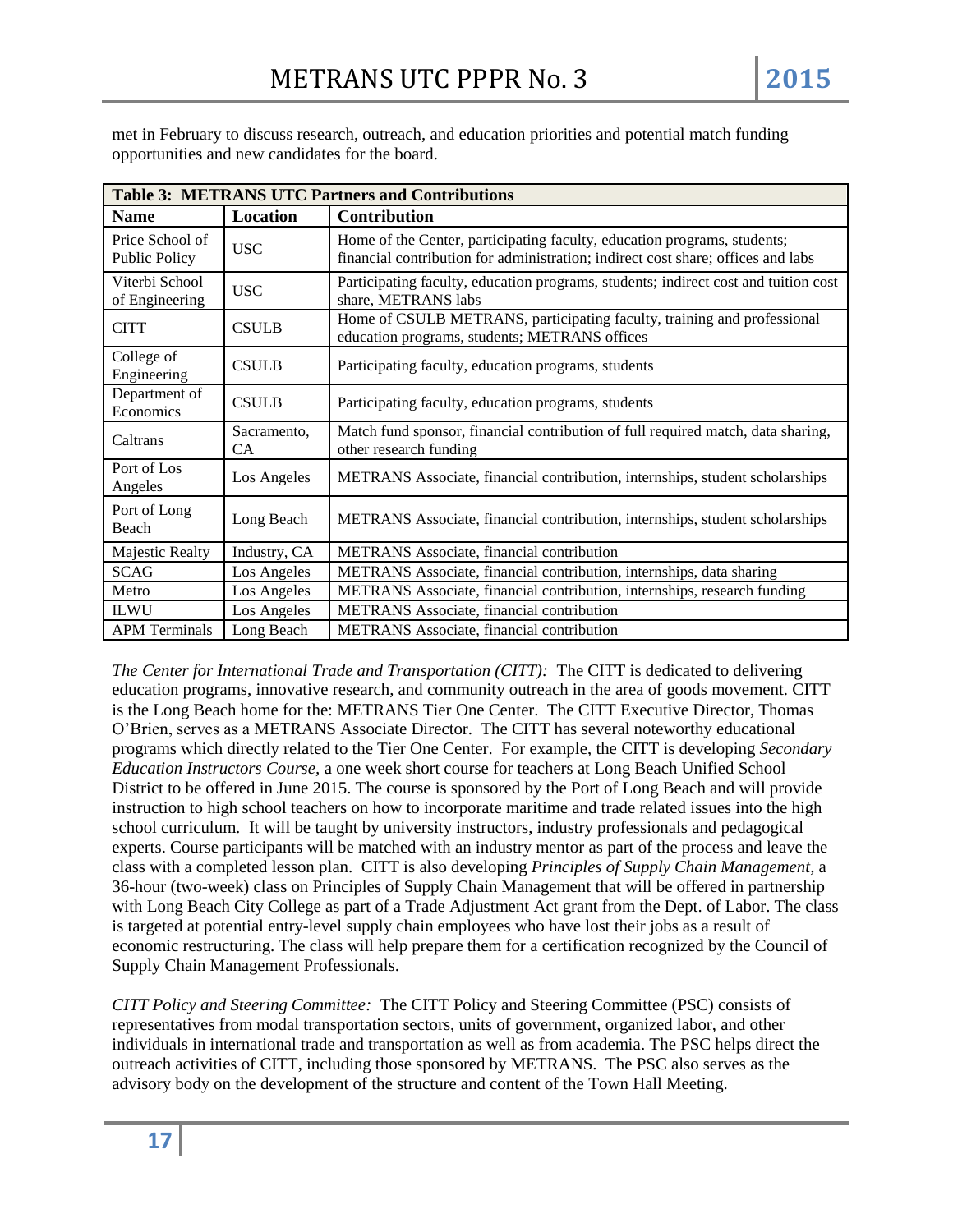METRANS has extensive informal relationships with industry and government. SCAG provides regional planning and transportation modeling data. LA Metro funds a major research project to develop a data archive from real-time transportation system monitoring data and develop applications for planning and system management. Several trade organizations offer scholarships and other assistance, including the Los Angeles Transportation Club (LATC), Harbor Transportation Club (HTC), Harbor Association for Industry and Commerce (HAIC) and Council of Supply Chain Management Professionals. The HAIC and LATC have endowed scholarship funds for GLS students.

## *3.2.2 Relationships with Other Universities*

*Council of University Transportation Centers*: METRANS is a long-time member of the Council of University Transportation Centers. The center director (Giuliano) is a past president and executive committee member. O'Brien is serving on the executive committee. O'Brien also serves as METRANS lead for the CUTC workforce development efforts.

*MetroFreight (MF) Center of Excellence*: METRANS is the home of the Volvo Research & Educational Foundations (VREF) Center of Excellence on urban freight. MetroFreight seeks to improve the sustainability of goods movement in metropolitan areas around the world. The consortium includes the University Transportation Research Center (Region 2 UTC) in New York, the Institute of Science and Technology for Transport (IFSTTAR) in Paris, and the Korean Transport Institute (KOTI) based in Seoul. Nineteen Year 2 research projects have been launched, which include two for which LA serves as lead: Integrating Management of Truck and Rail Systems in LA, Dessouky (PI); and, Modeling for Local Impact Analysis, Ioannou (PI). Two additional projects are led by the UTC New York with Giuliano on the team: Conceptualizing and Testing the Freight Landscape, and Spatial Dynamics of Warehousing and Distribution. The Year 3 research program has begun with 8 new and 16 continuing projects.

The MetroFreight team meets monthly via conference call and in person as opportunities arise. During this reporting period METRANS faculty and VREF partners met and participated in the VREF Transforming Access and Mobility in Cities Workshop, New York (October 2014); UTC Spotlight Conference, the Role of Freight Transportation in Economic Competitiveness, Washington DC,(December 2014); TRB Annual Conference, Washington, DC (January 2015); VREF Conference on Urban Freight, Gothenburg, Sweden (March 2015); ITS America Symposium: Advancing an Intelligent Freight Network, Long Beach, CA (March 2015).

A new graduate urban freight course, *Urban Freight and City Logistics*, taught by Alison Conway, CCNY, is being tested online at USC under the direction of Giuliano. O'Brien is continues to develop *Urban Freight Best Practices* course with MF partners.

*National Center for Sustainable Transportation (NCST)*: METRANS is a partner in the NCST consortium, led by UC Davis, and including UC Riverside, Georgia Tech, and University of Vermont. METRANS' role is sustainable freight transport, which links well with MetroFreight. All five launch projects have been started: Reducing Truck Emissions and Improving Truck Fuel Economy via ITS Technologies, Petros Ioannou (PI), Routing Strategies for Efficient Deployment of Alternative Fuel Vehicles for Freight Delivery, Maged Dessouky (PI), Impacts of Legislative Mandates on Transportation Workforce Capacity, Thomas O'Brien (PI), Spatial Dynamics of the Logistics Industry and Implications for Freight Flows, Genevieve Giuliano (PI), and Urban Spatial Structure and GHG Emissions, Marlon Boarnet (PI). A second year open solicitation for NCST projects was included in our second Year 2 RFP.

*Southwest Transportation Workforce Center:* METRANS is now home to the Southwest Transportation Workforce Center (SWTWC), one of five regional centers that form the National Network for the Transportation Workforce. Each is dedicated to providing a more strategic and efficient approach to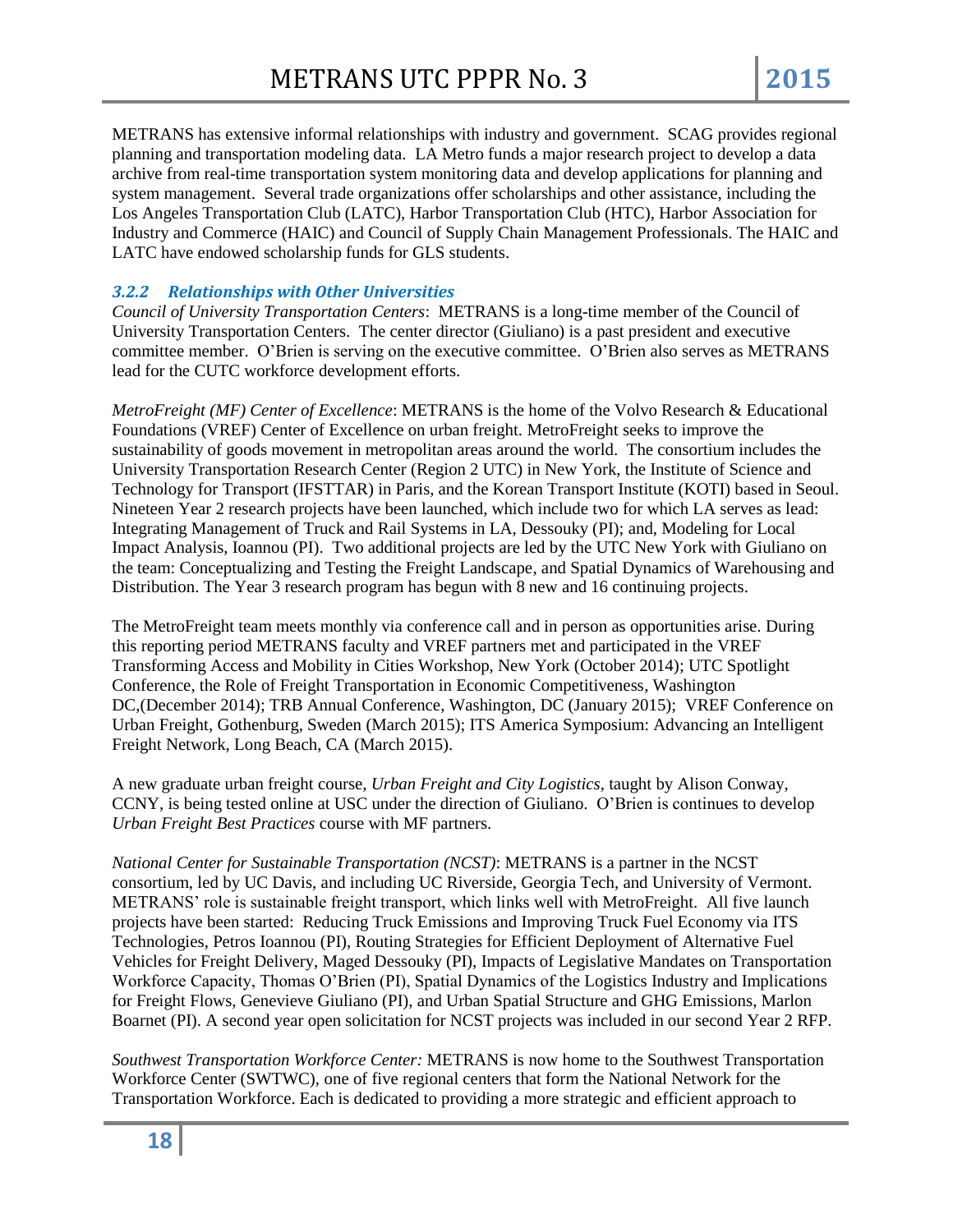transportation workforce development. The Federal Highway Administration (FHWA) funded the launch of the five centers to build strategic partnerships and engage regional and national stakeholders to advance the goal to develop a skilled and career-ready transportation workforce. O'Brien serves as Director of SWTWC, which is based in the METRANS CSULB offices. SWTWC includes the following partner institutions: USC Sol Price School of Public Policy, Texas A & M University Transportation Institute (TTI), ICF International, and the National Occupational Competency Testing Institute. SWTWC facilitates results-driven partnerships with State Departments of Transportation, State Departments of Education, industry, and other stakeholders throughout transportation, education, labor, and workforce communities.

*Other Activities:* With university partners, METRANS submitted several major proposals during this reporting period. We continue to work with a consortium led by U Antwerp on port innovation research.

## **4. Impact**

Impacts tend to be the result of a cumulative body of work, rather than specific projects or programs. The METRANS UTC is part of a larger effort of research, education and outreach. We provide a summary of impacts below.

#### **4.1 DEVELOLPMENT OF THE PRINCIPAL AND OTHER DISCIPLINES**

METRANS is a multi-disciplinary research center that includes engineering, social sciences, urban planning and public policy. Our impact has been on developing interdisciplinary courses and degree programs. At USC, most graduate transportation courses are cross-listed between public policy and engineering. At CSULB, the masters level MS-SCM is an interdisciplinary degree. Employers recognize the value of our graduates' multidisciplinary training, which is reflected in very high placement rates of our graduates. Regarding fields of research, METRANS has contributed to development of routing and scheduling methods to improve rail and truck efficiency; development of simulation models for truck and passenger flows; and establishing urban freight as a field of research within urban planning and public policy.

#### **4.2 DEVELOPMENT OF HUMAN RESOURCES**

*Student Support*:At USC, METRANS UTC research funds 11 engineering and 6 urban planning graduate students.Four masters students (urban planning, public policy, civil engineering) and two urban planning undergraduates work on outreach activitiesAt CSULB, two masters students (computer science, education) and one undergraduate (business) work on METRANSInfo and social media.

We also provide financial and administrative support to allow students to participate in transportation related conferences and competitions, such as the CTF Annual Symposium, the Annual Town Hall meeting, I-NUF, ITS America, LA Business Council, SCAG, the Port of Long Beach, Foothill Transit, Young Professionals in Transportation, Parsons Brinkerhoff, Caltrans, and WTS activities.

*Support for Underrepresented Groups:* METRANS is committed to promoting diversity, in particular of underrepresented groups. Of the six student administrative assistants directly supported by METRANS funding, one is a member of an underrepresented group and four are both female and members of minority groups. Of the nine student and professional groups supported by METRANS, three are specifically devoted to women, and one is specifically devoted to underrepresented groups.

*Scholarship Opportunities:* METRANS regularly disseminates information regarding opportunities for scholarships to students at both universities as well as the general public via our website, social media, announcements at courses and events, and our email distribution list of over 3,000. Scholarships are generally awarded at the end of each academic year to facilitate the students' following year.